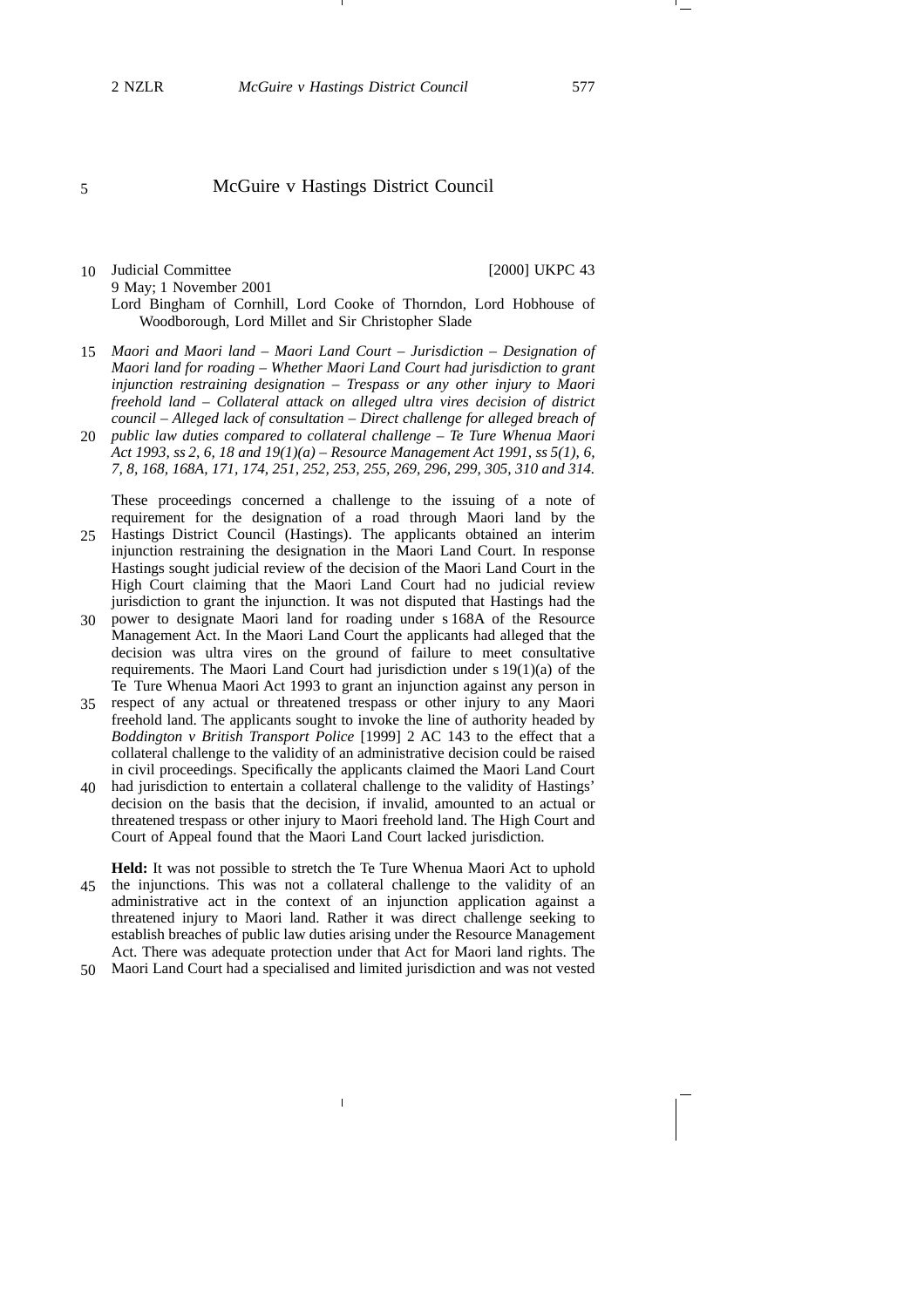with a judicial review jurisdiction to enable it to make the injunction (see paras [10], [12], [13], [29]).

*Boddington v British Transport Police* [1999] 2 AC 143; [1998] 2 All ER 203 discussed.

*Appeal dismissed.*

*Observations:* (i) In the context of the Te Ture Whenua Maori Act 1993, with its emphasis on the treasured special significance of ancestral land, activities other than physical interference might constitute injury to Maori land (see para [10]).

(ii) It might be useful to have available for cases raising Maori issues a reserve pool of alternate Environment Judges and Deputy Environment Commissioners. If practicable, there should be a substantial Maori membership if this case reaches the Environment Court (see paras [27], [28]). 10

### **Other cases mentioned in judgment**

*Adeyinka Oyekan v Musendiku Adele* [1957] 1 WLR 876; [1957] 2 All ER 785 (PC). 15

*Attorney-General v Maori Land Court* [1999] 1 NZLR 689 (CA).

- *McCartan Turkington Breen v Times Newspapers Ltd* [2001] 2 AC 277; [2000] 4 All ER 913.
- *R v Secretary of State for the Home Department, ex p Daly* [2001] 2 AC 532; 20 [2001] 2 WLR 1622.

*R v Wicks* [1998] AC 92; [1997] 2 All ER 801.

## **Appeal**

This was an appeal by M A McGuire and F P Makea from the judgment of the Court of Appeal (reported at [2000] 1 NZLR 679) dismissing their appeal from the judgment of Goddard J (High Court, Napier, CP 11/99, 3 September 1999), granting an application by the Hastings District Council, first respondent, for judicial review of the decision of the Maori Land Court, second respondent, to issue an injunction under s 19(1)(a) of the Te Ture Whenua Maori Act 1993 restraining the district council from acting under ss 168 and 168A of the 30 Resource Management Act 1991. 25

*P F Majurey* and *C N Whata* for McGuire and Makea.

*The Rt Hon Sir Geoffrey Palmer* and *M von Dadelszen* for the Hastings District Council.

35

*P F Majurey* and *C N Whata* for the appellants. It is impossible to overemphasise the importance of land to Maori, especially in the spiritual context. They are descended from the land and identify with it. The Te Ture Whenua Maori Act 1993 (TTWMA) represented an unprecedented recognition of Maori land as taonga tuku iho (land passed down through generations since time immemorial) and heralded a change of direction from prior legislation, which facilitated the taking of Maori land, to an emphasis on the retention and control of Maori land by Maori land owners. This special regime exists because of the Crown's guarantee of the Treaty of Waitangi and because less than five per cent of land remains "Maori freehold land". 40 45

5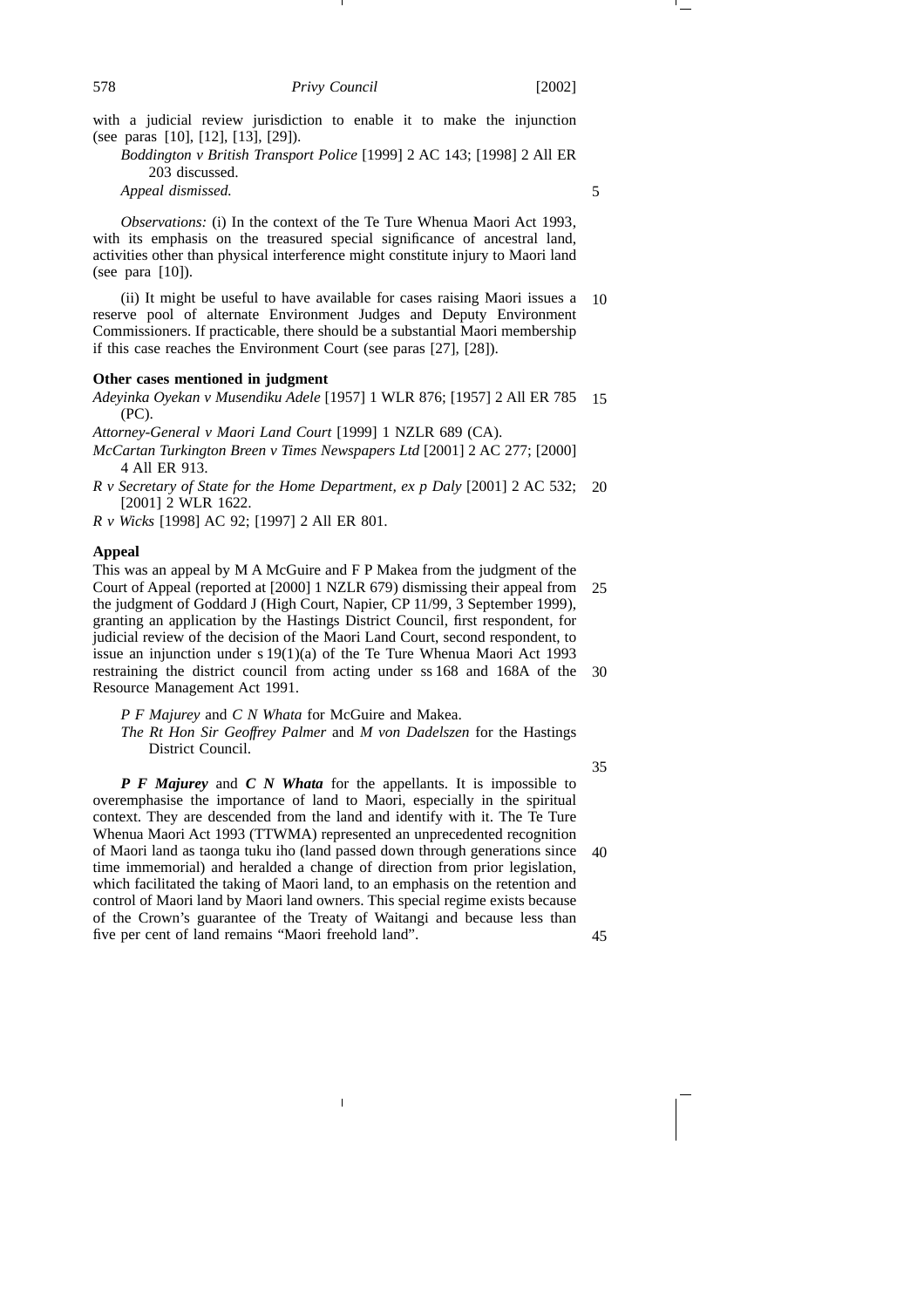Parliament through the TTWMA unequivocally recognised the special status of Maori land and identified the Maori Land Court as the mechanism by which Maori land is protected. No other Court, including the Environment Court and the High Court, is specifically mandated and required to seek to protect the retention and control of Maori land as taonga tuku iho. Consequently, the Maori Land Court exercises a unique jurisdiction which should only be circumscribed by clear and express language to that effect. The only potentially express limitation on the jurisdiction is contained in s 359 of the TTWMA which sets out a list of enactments which are stated not to be

- affected by the Act: the Resource Management Act 1991 (RMA) is not mentioned. Both the TTWMA and the RMA should be interpreted in a manner which best furthers the guarantee of protection affirmed by the Treaty of Waitangi: see *New Zealand Maori Council v Attorney General* [1994] 1 NZLR 513 (PC) at pp 516 – 517. It could not be right that this special form of 10
- protection could be watered down by an implication of procedural exclusivity. On standard principles of interpretation there is no need for an express statement that the Maori Land Court has jurisdiction. 15

On the plain words of s 19(1)(a) of the TTWMA, the Maori Land Court may injunct the council (or any other designating authority) in respect of any actual or threatened trespass or other injury to Maori freehold land consequent upon the purported exercise of its requirement and/or designation powers under the RMA. That construction of s  $19(1)(a)$  will best further the principles set out in the preamble to the TTWMA, as required by s 2 of that Act. More specifically, affirming the capacity of the Maori Land Court to injunct an 20

- unlawful exercise of the requirement and designation powers under the RMA will best further: (a) the spirit of exchange of kawanatanga for the protection of rangatiratanga embodied in the Treaty of Waitangi; (b) the recognition that land is taonga tuku iho of special significance to Maori people; (c) the retention of that land in the hands of its owners, their whanau and their 25
- hapu; and (d) the maintenance of a Court and the establishment of mechanisms to assist the Maori people to achieve the implementation of these principles. A power to injunct a council from improperly notifying a requirement over Maori freehold land will facilitate and promote the retention, use, development and control of Maori land as taonga tuku iho by Maori land owners consistent 30
- with s 2(2). The meaning of the Maori words is critical as the English translations are often inaccurate. In the event of a conflict between the English and Maori versions of the Treaty of Waitangi the Maori version prevails. 35

The RMA does not itself expressly or by necessary implication exclude the jurisdiction of the Maori Land Court. Part VIII, dealing with designations and

- heritage orders, does not identify a process by which the procedural or substantive merits of a decision to notify a requirement can be tested. There is no right of appeal. Part XII, relating to declarations and enforcement orders, enables the Environment Court to address contravention or likely contravention of the RMA, but this Part does not purport to confer exclusive jurisdiction on 40
- the Environment Court in such matters. Section 296 excludes the jurisdiction of the High Court where there is a right to refer any matter for inquiry to the Environment Court or to appeal to the Court against a decision of a council. "Inquiry" in this context is used as a term of art and cross refers to the statutory provisions in the RMA which deal with inquiries by the Environment Court: 45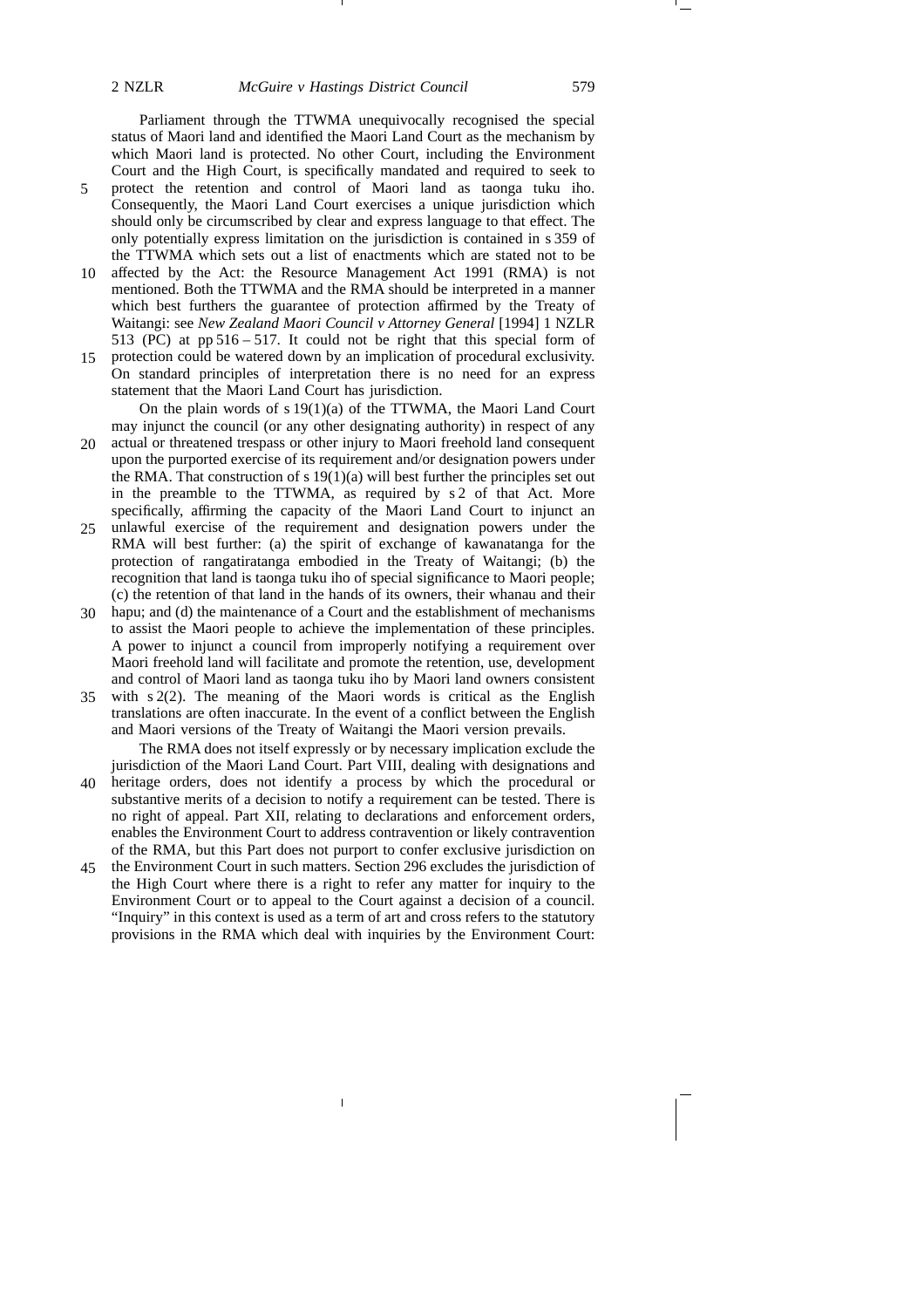see for example s 210. Accordingly, there is nothing in those parts of the Act dealing with requirements and remedies which ousts or requires the ousting of the jurisdiction of the Maori Land Court.

If the Maori Land Court has a discretion to grant an injunction against an unlawful exercise of powers to notify a requirement pursuant to the RMA, it is bound to give effect to the statutory directive to exercise any discretion so as to promote the retention and control of Maori land as taonga tuku iho by Maori. Both the Environment Court and the High Court are to have regard to a wider set of considerations in exercising their discretion. The Environment Court in particular is governed by s 5 of the RMA which states that the purpose of the Act is the sustainable management of natural and physical resources. A consequence of this is that "such Maori dimension as arises will be important but not decisive even if the subject matter is seen as involving Maori issues": *Watercare Services Ltd v Minhinnick* [1998] 1 NZLR 294 (CA) at p 305. Therefore, the relief afforded by the Resource Management Act does not provide the same guarantee of protection as the Maori Land Court pursuant to s  $19(1)(a)$  of the TTWMA. 5 10 15

It would be open to the Maori Land Court exercising its broad discretion to say that a designation is capable of being an injury to Maori land given Maori sensitivity to land, and therefore a tort in the sense of a wrong, that is, designation can be a tort in Maori eyes, and therefore in the eyes of New Zealand law, under the Act even if it is not a tort under the common law. 20

There are no Environment Court Judges who are also Maori Land Court Judges, although there is one Commissioner. However, even if there were Maori Land Court Judges sitting in the Environment Court they would not be able to have recourse to the relevant sections of the TTWMA when sitting in that capacity. 25

*Whata* following. Assuming a tortious trespass has occurred Maori should have available to them the best opportunity to vindicate their rights in respect of Maori freehold land. This is consistent with the common law and the approach taken in a series of cases dealing with collateral challenge: see *Boddington v British Transport Police* [1999] 2 AC 143 at pp 160 – 161 and pp 172 – 173; *Roy v Kensington and Chelsea and Westminster Family Practitioner Committee* [1992] 1 AC 624 at p 654; *Wandsworth London Borough Council v Winder* [1985] AC 461 at p 477; *Steed v Secretary of State for the Home Department* [2000] 1 WLR 1169; *Tamaki v Baker* [1901] AC 561 and *R v Wicks* [1998] AC 92. The recurring theme in these cases is the affirmation of the right of individuals to vindicate their rights in the face of executive action through Courts which provide the best possible remedy for the individual. The Maori Land Court is concerned with the land rights which are protected by the TTWMA whereas the Environment Court is not concerned with property rights at all. Therefore, the Environment Court under the RMA does not provide a comprehensive nor full set of remedies for unlawful decision by the council to notify a requirement. There is no "positive prescription of law by statute or by statutory rules" which prohibits the appellants from enforcing their rights to protect Maori freehold land from unlawful trespass or other injury by action against the council in the Maori Land Court: see *Davy v Spelthorne Borough Council* [1984] 1 AC 262 at pp 276 – 278. 30 35 40 45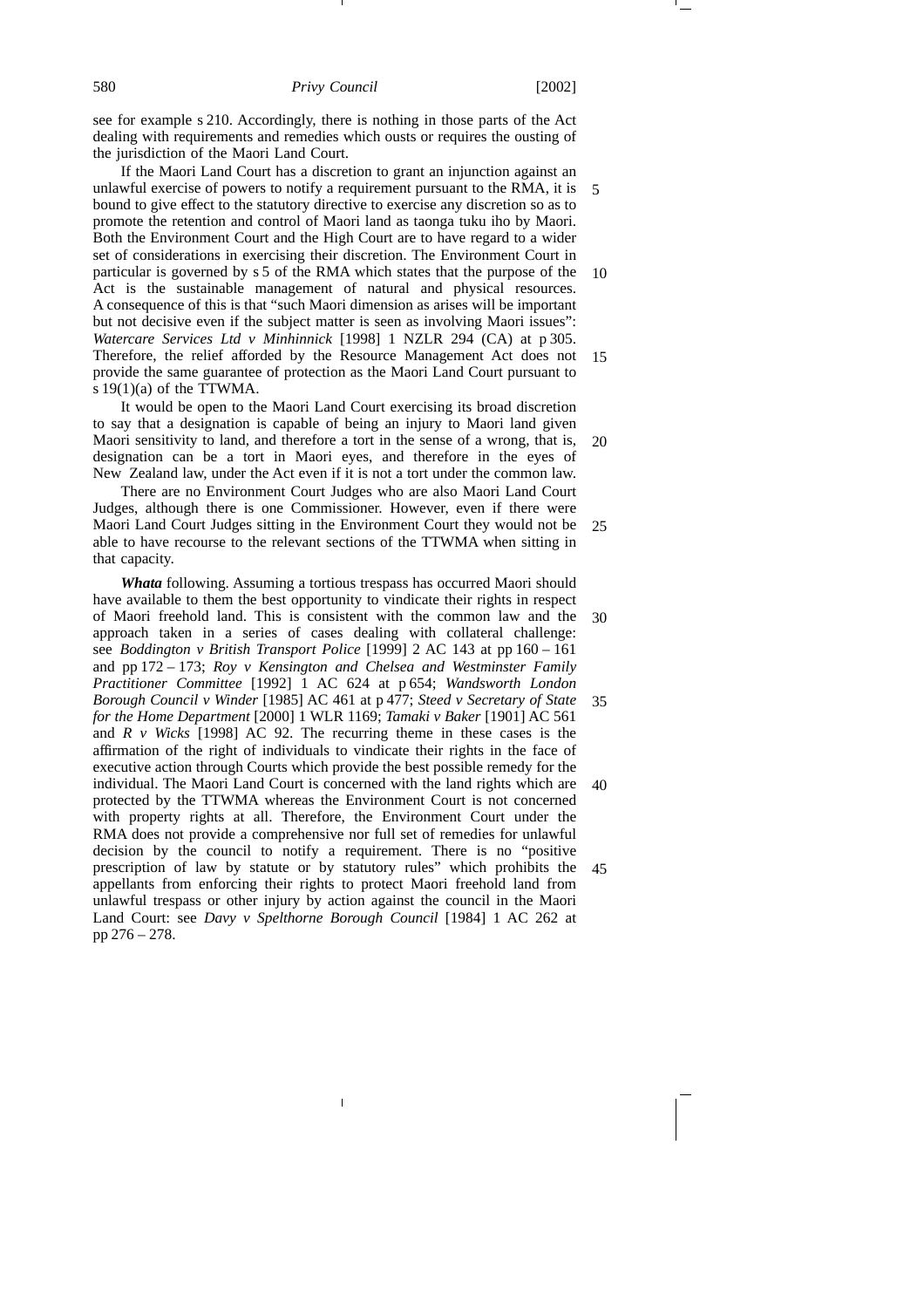40

The two jurisdictions are not in conflict. The RMA is irrelevant when it comes to interference with the property rights of Maori. When assessing the interface between two separate statutes, it is reasonable to construe the provisions so as to give effect to both. The construction argued for by the appellants is consistent with the purpose of  $s 19(1)(a)$  of the TTWMA and s 168A of the RMA. The purpose of  $s 19(1)(a)$  of the TTWMA is to prevent "unlawful" trespass or other injury to Maori freehold land. The purpose of s 168A is to enable "lawful" requirements to proceed to notification. There is therefore no prima facie conflict between the two enactments.

- By contrast, the construction adopted by the district council and approved by the Court of Appeal directly derogates from the clear imperatives of the TTWMA to promote the retention and the control of Maori land as taonga tuku iho by Maori. Indeed that construction involves derogating from the key purpose of the TTWMA by process of implication, where such implication is 10
- neither necessary nor warranted by the RMA. The two Acts are not in conflict but complement each other. Where the RMA does not expressly derogate from the protection afforded by the TTWMA, that protection subsists. 15

"Trespass or other injury" includes conduct wider than actual or threatened physical damage or interference with physical possession of land. Section 2 of

- the TTWMA directs that the meaning given to "trespass or other injury" must best further the principles set out in the preamble to the Act. Based on that clear statutory direction, the word "trespass or other injury" should not be given the limited or narrow meaning of "physical trespass or other injury", as this would not best further those principles. The conception of "trespass or other injury" 20
- which best furthers those principles includes interference with the relationship that Maori have with the land as taonga tuku iho and this would include the imposition of controls which removed the ability of Maori to exercise their rangatiratanga in respect of the land. 25

Support for a broader rather than narrower statutory construction can be found in *R v Kensington and Chelsea Royal London Borough Council,*

- *ex p Lawrie Plantation Services Ltd* [1999] 1 WLR 1415. By contrast, a focus on physical injury only, using case law in support of such an approach, is Anglocentric and reminiscent of native land legislation which sought to assimilate the rights of natives according to British law. The "planning blight" 30
- caused by designation of land has became known as a special kind of injury to land. 35

*The Rt Hon Sir Geoffrey Palmer* and *M von Dadelszen* for the district council. In the instant case there is no ground on which an injunction can be issued, but more importantly, there is no jurisdiction for the Maori Land Court to grant an injunction at all.

The Te Ture Whenua Maori Act 1993 and the RMA are two large, modern statutes which are unique to New Zealand. There is no equivalent to either of them in the United Kingdom. The RMA is a huge piece of legislation which consolidates more than 50 statutes and provides a new framework compared to

the old Town and Country Planning Act 1977. It was designed with great care and designed to fit in with the Public Works Act 1981, under which Maori land can be taken. The New Zealand legislature deliberately considered the interface between the TTWMA, the RMA and the Public Works Act 1981. The jurisdiction of the Maori Land Court to injunct the district council is 45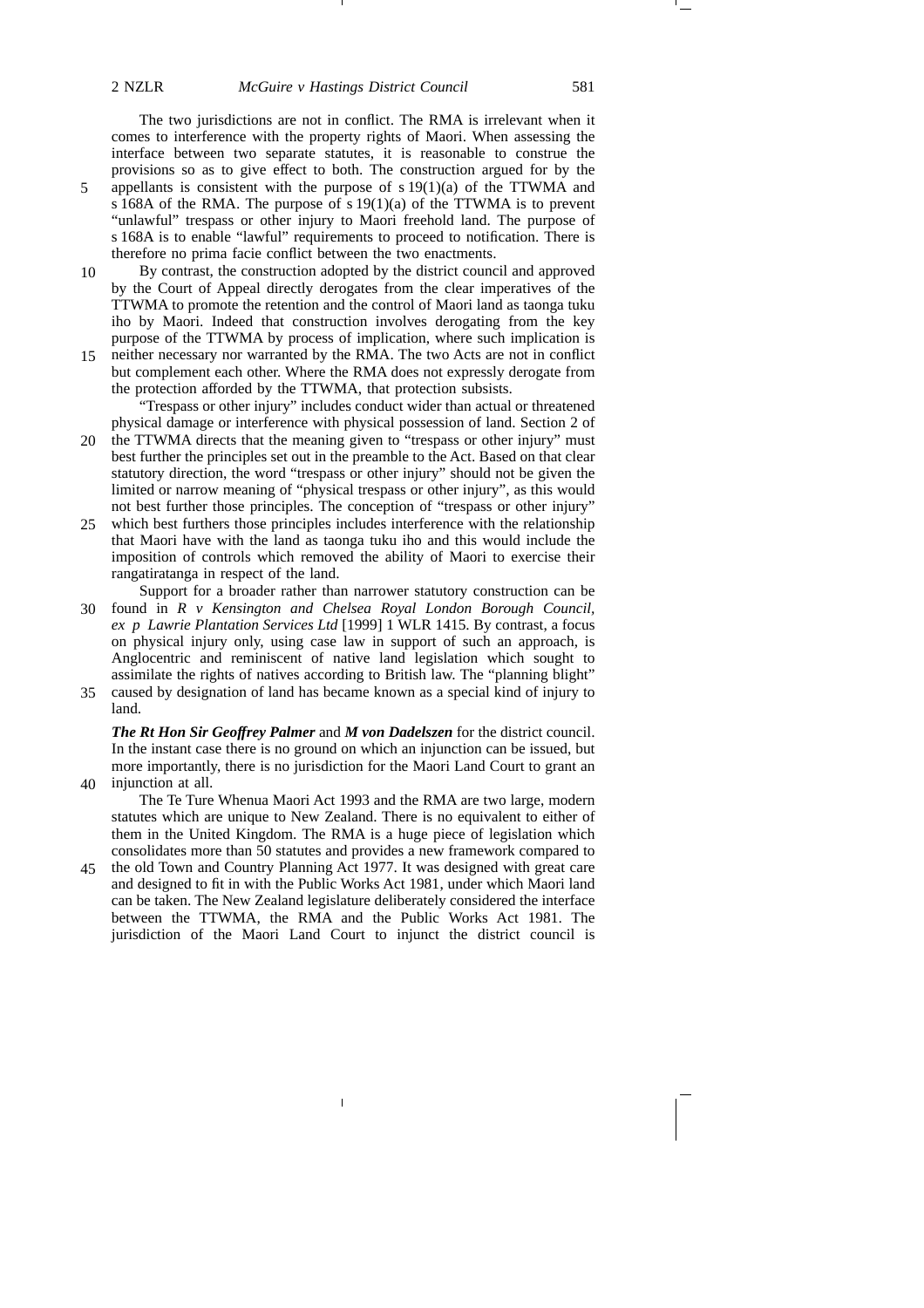circumscribed by the scheme and provisions of the RMA. The legislature designed the TTWMA and the RMA to provide concomitant jurisdictions for the Environment Court and the Maori Land Court. Each is a specialist Court of record: see s 247 of the RMA and s 6 of the TTWMA. The RMA contains procedures and processes to protect all interests involved, including Maori interests, and this cannot be reconciled with the purported jurisdiction of the Maori Land Court under the TTWMA to make orders that would cut across the administration of the RMA: see Part II of the RMA, including in particular ss  $6(e)$ ,  $7(a)$ ,  $8$ ,  $14(3)(c)$ ,  $168A$  and 171. Parliament contemplated some potential involvement on the part of Maori Land Court Judges in resource management matters, but determined that such involvement should occur under the jurisdiction of the RMA and its Court system: see ss 249, 250, 252 and 254. 5 10

This is supported by the Parliamentary Debates on the Te Ture Whenua Maori Bill. At the Bill's second reading in 1992 the Hon Doug Kidd, the Minister of Maori Affairs, stated: "Finally, since the Bill was introduced in 1987, changes have occurred that have required the Bill to be updated. For example, the area of Maori affairs has undergone substantial restructuring, and the Resource Management Act has been passed. Those areas of change have been taken into account" (*Hansard* vol 531, 12367, New Zealand Parliamentary Debates, 17 November 1992). The implication from the provisions of the RMA is that the requirements of that Act apply to Maori land unless specific alternative provision has been made: see ss  $11(1)(c)$ ,  $11(2)$ , 108(9)(b) and 353. 15 20

When land is acquired following designation under Part VIII of the RMA, the Public Works Act 1981 provides the statutory framework for acquisition by either the Crown or by local authorities: see ss 17, 18, 23(2), 41 and 42A of the 1981 Act. 25

Parliament has also carefully considered and limited the interface between the Te Ture Whenua Maori Act 1993 and the Public Works Act 1981. The TTWMA does not change the legal position that Maori land is subject to the 1981 Act: see ss 4, 130, 134(2), 183(6)(d) and 320 of the TTWMA; ss 16(2), 17(4) and 18(5) of the 1981 Act; *Dannevirke Borough Council v Governor-General* [1981] 1 NZLR 129. 30

The Te Ture Whenua Maori Act 1993 strictly prescribes the jurisdiction of the Maori Land Court and does not grant jurisdiction in respect of matters arising under the RMA. The only interrelationships between the Maori Land Court and the Environment Court are those that are specified. The RMA's requirements and designation provisions are not subject in any way to the TTWMA. When the TTWMA was enacted Parliament specifically addressed the application of the RMA: see ss 4, 99(3), 123(6A) and  $301 - 305$  of the TTWMA. Conversely, Maori values have been particularly recognised and elevated under the RMA: see Part II – "Purpose and Principles" and ss  $14(3)(c)$ , 39(2)(b), 42(l)(a), 51, 61, 66, 74, 77, 104, 168(3), 168A, 171, 191, 199, 253(e), 269(3), 276(3) and 345. In determining the jurisdiction of the Maori Land Court, the right approach is to conduct an extensive analysis of the TTWMA, having regard to the particularity with which the legislature defined the scope of the Maori Land Court: see *Attorney-General v Maori Land Court* [1999] 1 NZLR 689 (CA). 35 40 45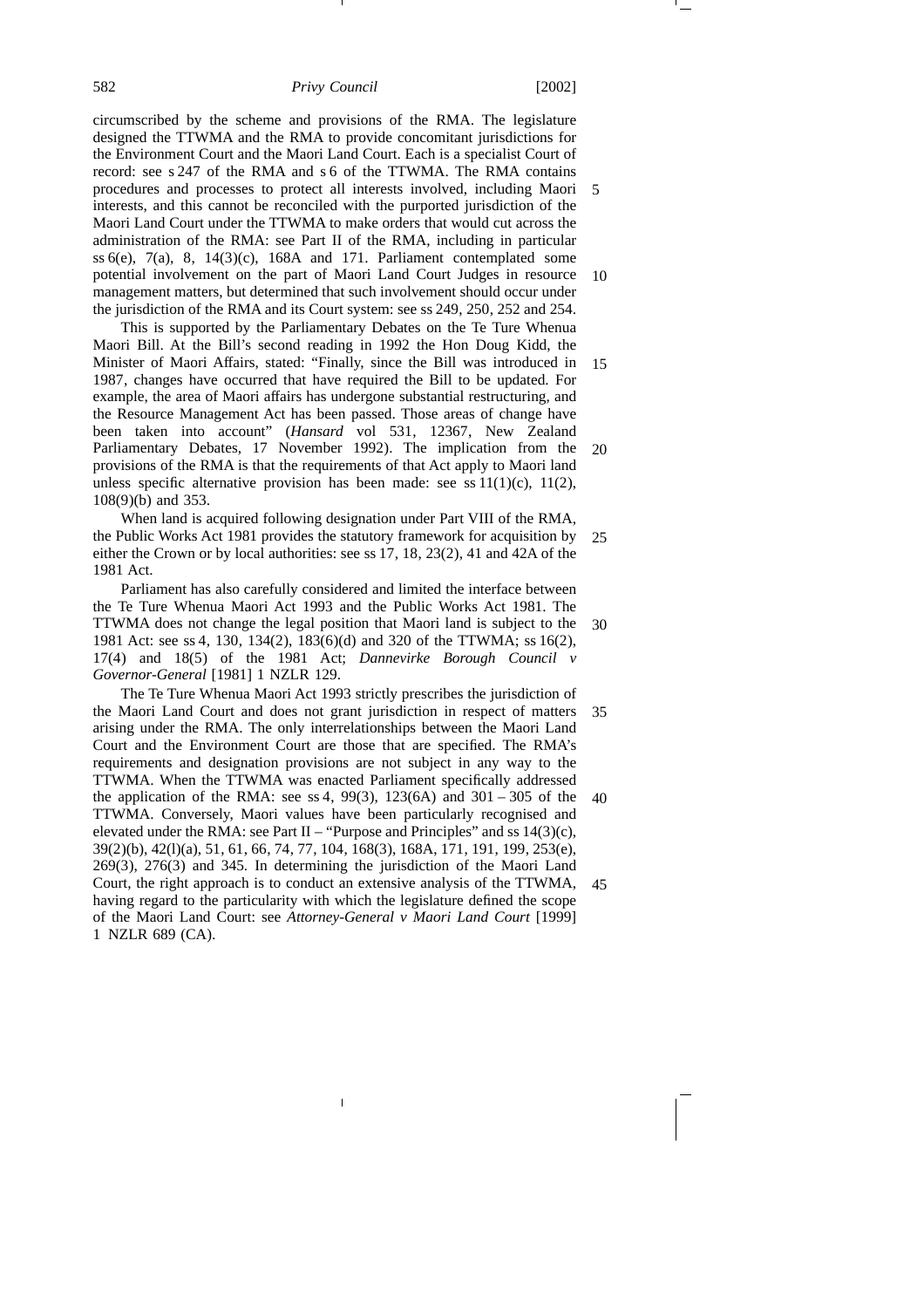The three Acts constitute a carefully balanced system which is fair, open and transparent and takes into account a variety of competing interests. The provisions of the RMA providing for designation are clear and precise. The exceptions to the designation process were revisited in 1997 when the Act was amended and further provisions were added. Nothing in any of the three statutes exempts Maori land from normal planning control: see Boast, Erueti, McPhail and Smith, *Maori Land Law* (1999) at pp 257 – 268. Maori freehold land can lose its status. The very procedures under attack by the appellants are contemplated by the statutes.

- The Court of Appeal decision is plainly correct and the appellants have demonstrated no legal error in its reasoning. A literal interpretation of the Maori phrasing used in the Treaty of Waitangi and the TTWMA means that nothing can be done to Maori land without Maori consent. That is not what the law of New Zealand provides. In essence the appellants' argument consists of 10
- extending the application of the TTWMA in a way which has never been contemplated before in New Zealand and which is contrary to the recent approach of the Court of Appeal: see *Attorney-General v Maori Land Court*; *Grace v Grace* [1995] 1 NZLR 1 (CA). It has been rejected by all the Judges below. 15
- The appellants' reliance on the preeminent place of the Treaty of Waitangi is misplaced, the references to the Treaty in the TTWMA do not extend the reach of the Act, and nor does the statement of purpose in the preamble. For a neutral analysis see Boast, Erueti, McPhail and Smith, *Maori Land Law* at p 285. 20
- There are deep and significant policy implications if the appellants' case is accepted. It will be disruptive to local government if the Maori Land Court can intervene in the manner the appellants are arguing for. If Courts of similar status but with different specialist jurisdictions both have jurisdiction over the same matter it will lead to chaos, delay, confusion and expense. The Board should have regard to the practical results as well as the legal arguments. 30 25

In order for there to be a trespass, there must be some unlawful act and physical entry or use of force. Section 19 of the TTWMA, which grants jurisdiction in respect of "trespass or other injury", should be read in conjunction with s 346. The same logic should apply to s  $18(1)(a)$  which confers

- the equivalent jurisdiction in relation to injunctions: see Boast, Erueti, McPhail 35 and Smith, *Maori Land Law* at p 114. Under the principle ejusdem generis the term "or other injury" is to be limited by the same criteria that apply to the word "trespass". The phrase "trespass or other injury" has been in statutes since the Native Land Act 1909 (s 24(l)(d) and the Maori Affairs Act 1953) and, because
- the words were not changed in the drafting of the TTWMA, a change in meaning should not be inferred from the purpose of the Act. 40

The district council's actions are authorised by statute: see ss 168 and 168A of the RMA. Civil liability cannot arise in respect of actions authorised by statute. If the actions of the district council are ultra vires, the requirement

and/or designation will be a nullity and hence there will be no trespass without physical entry. If the actions are intra vires, they do not by definition amount to 45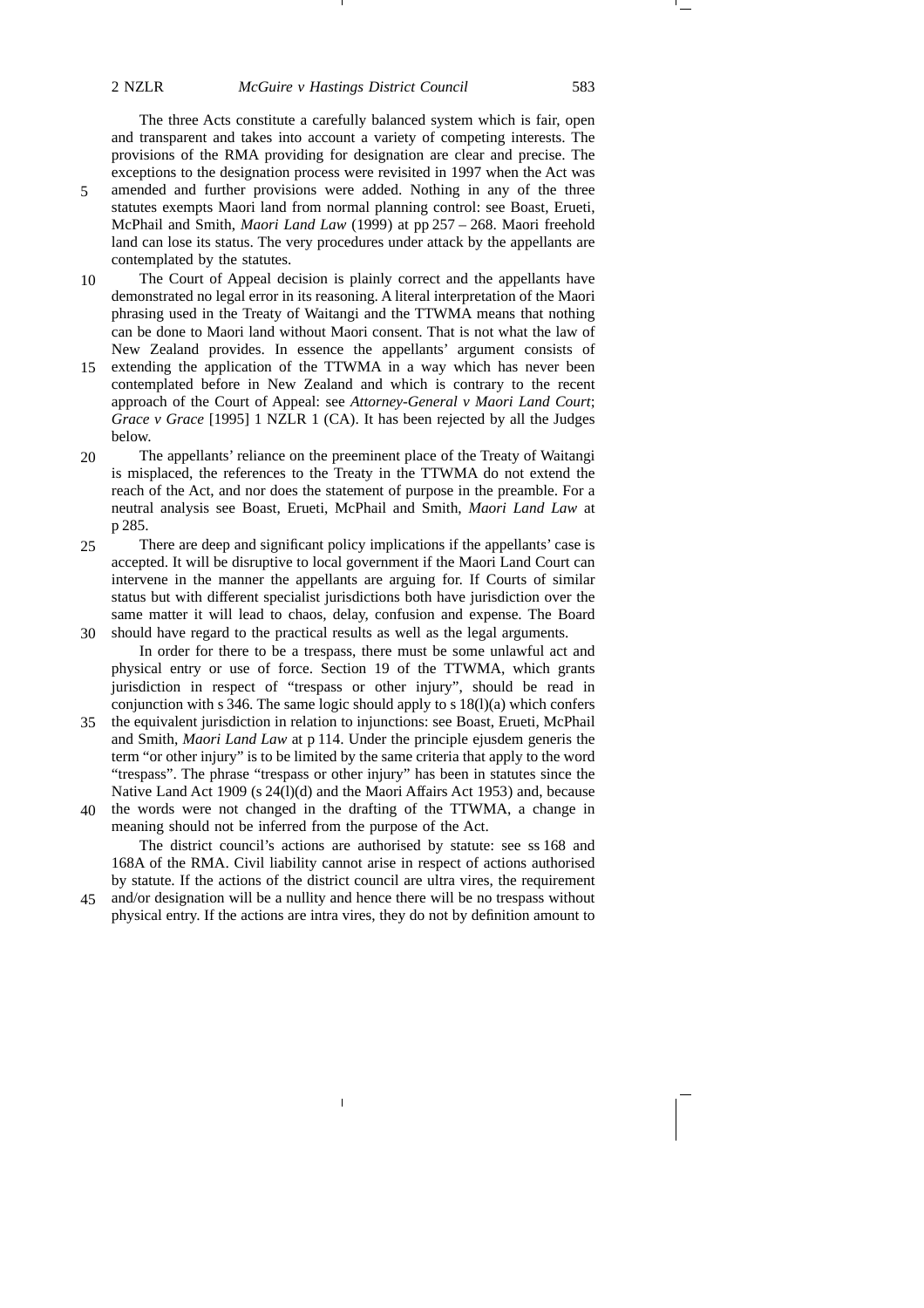a trespass because they are lawful. Cases like *Boddington v British Transport Police*; *R v Wicks* etc can be distinguished. The New Zealand statutory scheme provides the appellants with plenty of opportunities to challenge the district council's decision.

*von Dadelszen* following. [Submissions were made on the facts: the roles 5 of the district and regional councils were outlined; the history of the planning process in Hastings, the consultation which takes place and the current situation were described.]

*Majurey* in reply. The public consultation on planning decisions is inadequate as is the available appeal procedure. There is already a concurrent jurisdiction between the Environment Court and the High Court. There is no pragmatic reason not to add the Maori Land Court to the equation. The fact that there is no similar United Kingdom legislation is not a reason for the Board to follow the New Zealand Courts. The Board is a manifestation of the Crown and its advisory role to the Crown symbolises the Treaty between the Crown and Maori. 10 15

The following was said to mark the last appearance at the Board of Lord Cooke of Thorndon:

*The Rt Hon Sir Geoffrey Palmer:* My Lords, this is the occasion of Lord Cooke's last sitting at the Judicial Committee of the Privy Council and I think he has already had his last sitting as a Lord of Appeal. And it is therefore an occasion to acknowledge His Lordship's contribution to the law and it is a felicitous occasion that this was an appeal from New Zealand on the occasion of his last sitting. We New Zealand lawyers feel grateful and humble that we can be here on this occasion. New Zealand is a small country, My Lords, but there are those who love her, and His Lordship is one of them. He has served the bulk of his career in New Zealand when a man of his talents could easily have served it elsewhere in larger places, but he elected to serve for many years as a New Zealand Judge and his contribution to New Zealand has been of inestimable value. One of his former judicial colleagues, lately the Governor-General of New Zealand, Sir Michael Hardie-Boys, has described Lord Cooke as, and I quote, "Undoubtedly one of New Zealand's intellectual giants. His influence has been vast". 20 25 30

My Lords, at this point it must recognised that Lord Cooke is the greatest Judge that New Zealand has produced and his qualities have been recognised far beyond New Zealand's shores. His Lordship graduated LLM with first class honours from Victoria University of Wellington; he won the travelling scholarship in law in 1950 and went to Cambridge as a research fellow; he won the Yorke Prize; he got a PhD when he returned to practice law in New Zealand and he took silk in 1964. He was appointed a Judge at a relatively early age in 1972. He was appointed, after it was clear that he had unusual juridical ability, to the Court of Appeal in 1976. He was President of the New Zealand Court of Appeal from 1986 to 1996. He was then appointed a Lord of Appeal in the United Kingdom, something that has never occurred to any other New Zealand lawyer, and now that the ties that bind us are becoming less it will probably never happen again. My Lords, it has been a glittering legal career. Lord Cooke has always been able to see the human and social consequences of legal rules and not to be afraid to be robust and bold on occasion. Lord Cooke's contribution to the law and to life will live in the pages of the Law Reports 35 40 45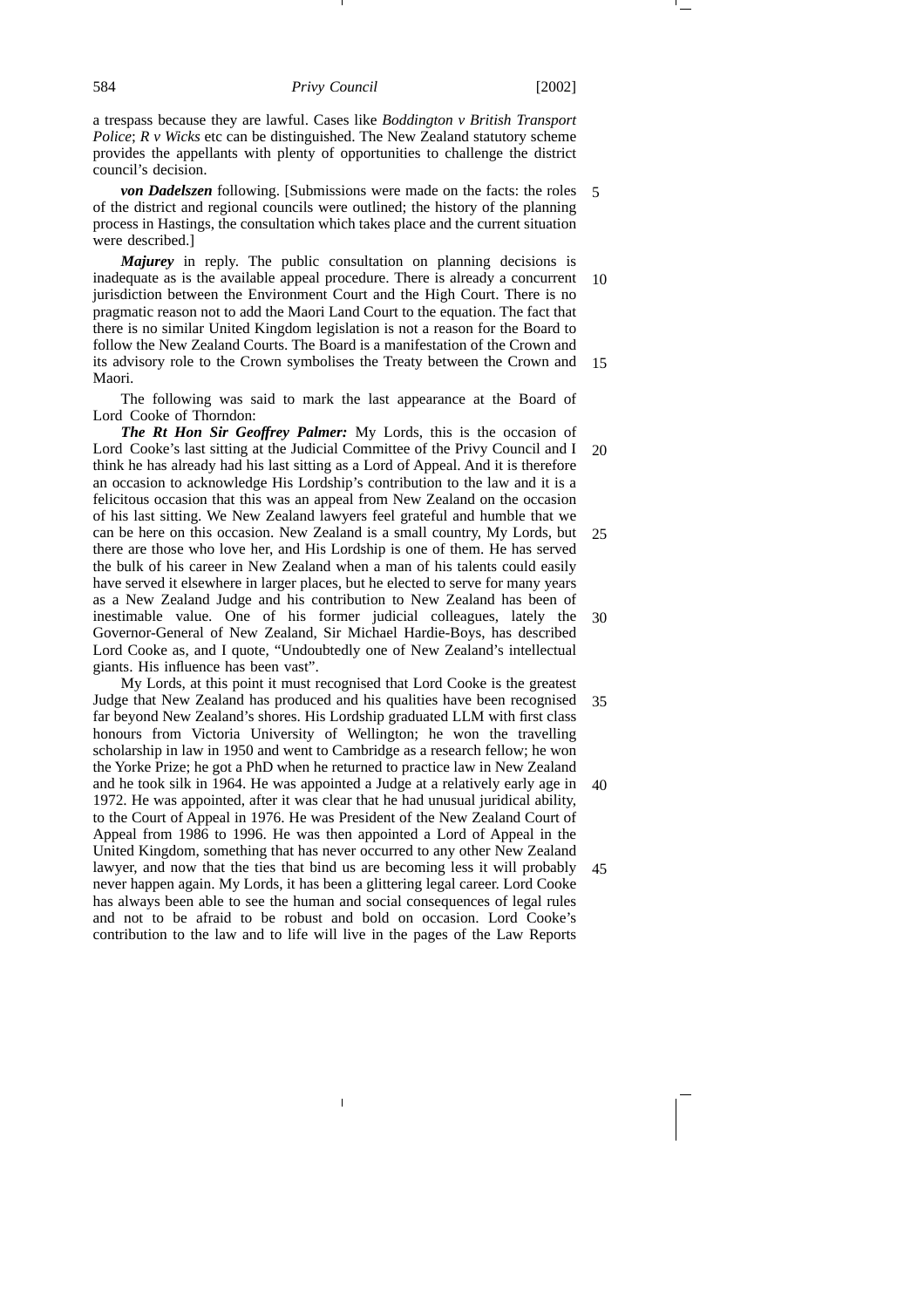## 2 NZLR *McGuire v Hastings District Council* 585

forever and there are some jurisdictions who are fortunate enough to be able to continue receiving his judicial services because they don't have these retirement laws that infect some countries including New Zealand and (it seems) the United Kingdom, though the age here is a little higher.

- Oliver Wendel Holmes I recall sat on the Supreme Court of the United States until well into his 90s. Lord Cooke has rendered the state some brilliant, long and distinguished service. And on behalf of the New Zealand lawyers I would like to pay a tribute to him for that. I have been asked by the New Zealand Law Society on this occasion to say on their behalf the following: 5
- "Christine Grice, the President of the Law Society, wishes to say that the Society itself and the legal profession as a whole join with these remarks that I have made. Lord Cooke's long and distinguished career as a lawyer, Judge and jurist is recognised justifiably and warmly by us all as extraordinary and unsurpassed." 10
- 15 I have also been asked to convey the following message to Your Lordships by the Attorney-General of New Zealand, The Honourable Margaret Wilson. She says, and I quote:

20

"Lord Cooke has made a seminal contribution to the development of New Zealand jurisprudence at a critical time in the development of New Zealand's nationhood."

That says it all My Lords. The hour has come when Your Lordships must say farewell to Lord Cooke. Perhaps he will now have more time to watch cricket, of which he is particularly fond, and perhaps the pages of the law reviews will see even more of his legal analyses than they have seen in recent times. I

certainly hope so. It has been an honour to be able to make these remarks, I am very grateful for the opportunity, and could I say that my learned friend Mr Majurey would like to say a few words. 25

**LORD BINGHAM OF CORNHILL:** Thank you very much indeed. Mr Majurey.

- *Majurey* addressed the Board in Maori and then continued as follows: May it please Your Lordships, at this time I want to pay homage to My Lord, Lord Cooke, supporting the words of my learned friend which are fully endorsed by our people. I do not need to go through the many achievements that have been achieved by Lord Cooke. He is a mountain of a man in our 30
- country. Oftentimes the tributes in our country, which perhaps reflects our 35 society, are placed on those who achieve exploits in the sporting field and elsewhere in the world. But it is also important that the deeds of Lord Cooke are recognised. It is somewhat of a humbling experience to convey the appreciation and love of the Maori people to Lord Cooke. His is a lofty position
- in the world of Maoridom. One needs only think of the famous cases of 40 *New Zealand Maori Council* (*New Zealand Maori Council v Attorney-General* [1987] 1 NZLR 641), *Tainui Maori Trust Board* (*Tainui Maori Trust Board v Attorney-General* [1989] 2 NZLR 513 (CA)) and his judgment in the *Maori Broadcasting* case (*New Zealand Maori Council v*
- *Attorney-General* [1992] 2 NZLR 576 (CA)); and on a personal note, as a very 45young junior counsel – Lord Cooke would not probably remember – of the famous *Kerikeri* case (*Environmental Defence Society Inc v Mangonui County*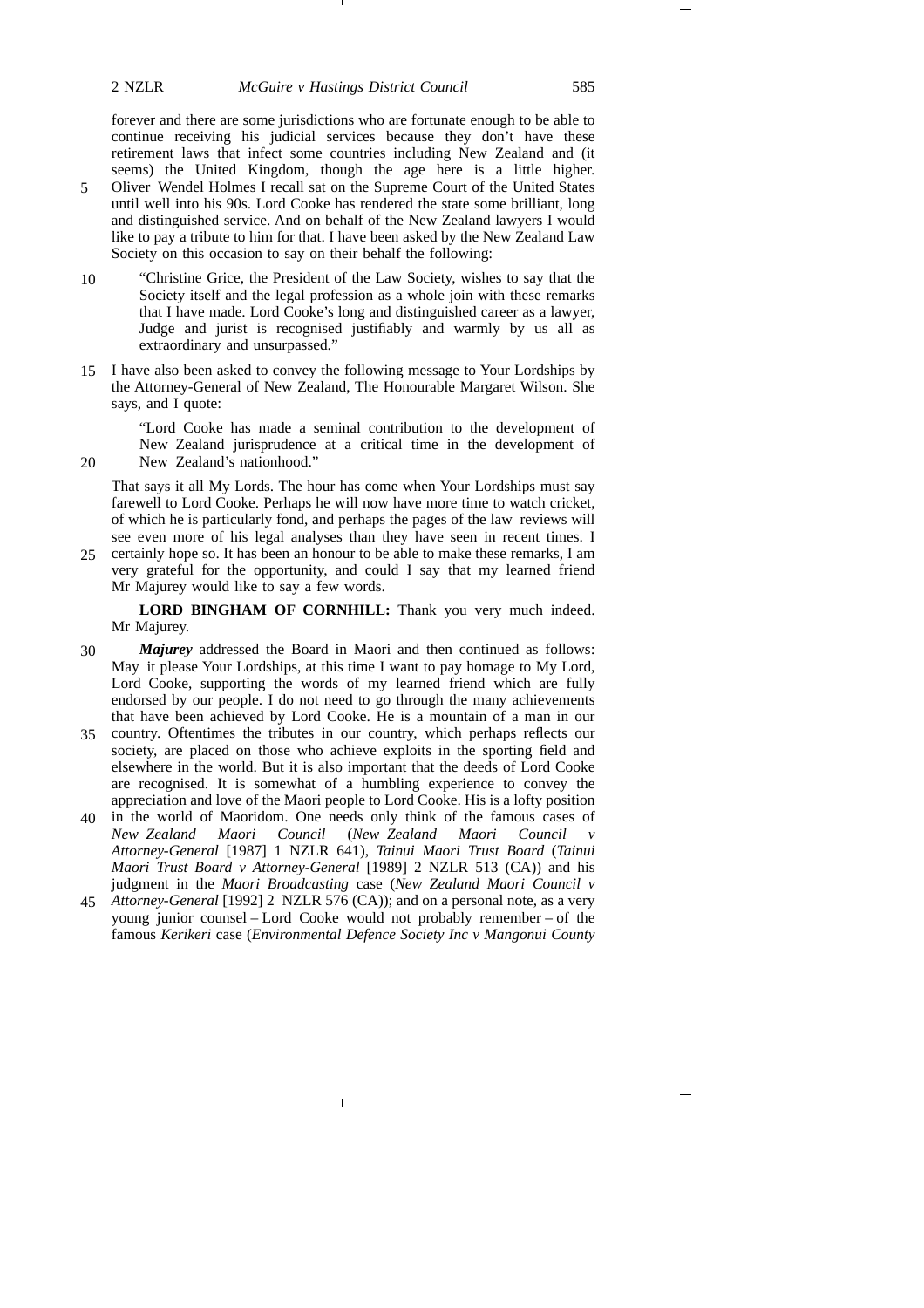*Council* [1989] 3 NZLR 257 (CA)), a case of some moment to Maori in the Court of Appeal. Those cases are a testament to the shining light that this individual has been in our country. There was many a tear that fell when Lord Cooke left our shores and brought his skills to this country.

It is a tradition in our country for speeches to have a song.

*Majurey*, *Whata* and the tangata whenua of Karamu, Hastings then sang *E Toru Nga Mea*, a Maori hymn.

*Majurey:* Thank you, Your Lordships.

**LORD BINGHAM OF CORNHILL:** Sir Geoffrey, Mr Majurey, I'm afraid that my capacity to respond musically is as deficient as my capacity to respond in Maori, but his British colleagues would wish to pay tribute to Lord Cooke. He is very easily the longest serving member of this Board, having sat on the Judicial Committee since 1978, shortly after his appointment to the Court of Appeal of New Zealand. Happily we have been privileged to welcome him on very many occasions since then and we have valued more than I can say his erudition which has marked him out as one of the outstanding jurists of the common law world; and we have valued also his long and broad experience, his humane and radical vision, his commitment and his youthful zest for the case in hand. I think it is true of Lord Cooke as it is of every legal addict that his pulse still quickens as he opens a new bundle of papers. We've enormously valued him as a colleague, never backward in forming or expressing opinions but never seeking to overbear or dominate as a man of lesser quality with his record of achievement might have been tempted to do. This is, as Sir Geoffrey suggested, a slightly sombre occasion not only because we must bid a reluctant professional farewell to a cherished colleague and friend but also because Lord Cooke's career in its British dimension seems very, very unlikely ever to be repeated. That will be our loss. But we have been uniquely privileged to enjoy his company and his contribution for so long. So we offer him our congratulations on his birthday yesterday, our profound thanks for all that he has done, our continuing good wishes and our recognition that the law is yet another field in which the southern hemisphere has proved itself a world beater. 10 15 20 25 30

**LORD COOKE OF THORNDON:** Thank you all for those very kind messages, however undeserved. Since retiring from the New Zealand bench five years or so ago, I have been fortunate to have had a sort of judicial Indian summer in this place and the Lords. That experience I greatly value and from it I have learnt. Now, subject to a useful collection of reserved judgments the composition of which will sustain me into the summer, statute puts me out to judicial grass in the United Kingdom and rightly so. I leave not with sadness but with gratitude and there could have been no more appropriate last case than this very New Zealand one, sitting with a Board of English judicial friends presided over by Lord Bingham of Cornhill and with the New Zealand Bar lead by Sir Geoffrey Palmer, who bore political responsibility for my appointment as President of the Court of Appeal. I appreciate too the messages that Sir Geoffrey and Mr Majurey have conveyed from other New Zealand sources. I have also appreciated the amicable surveillance of Mr Registrar John 35 40 45

5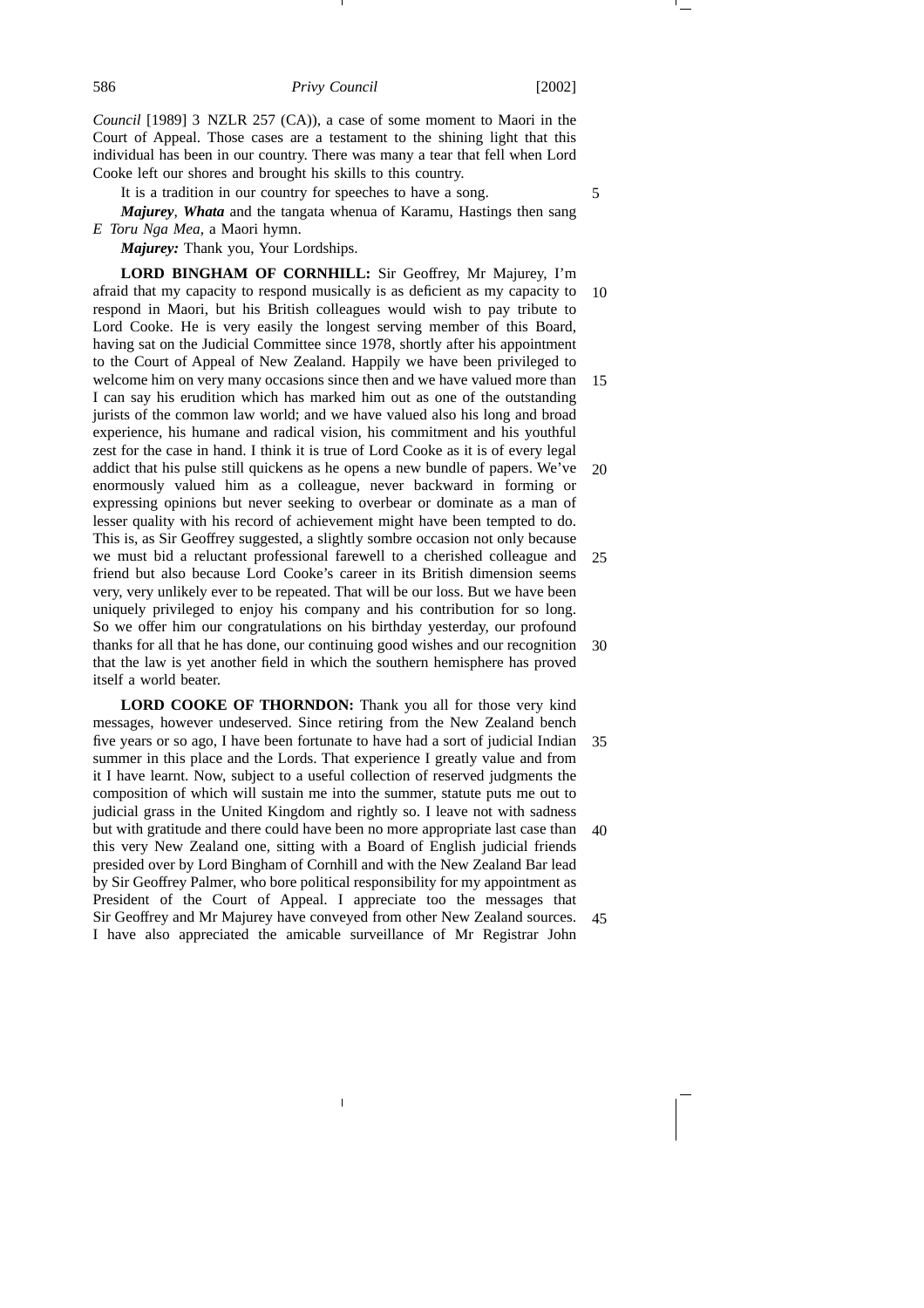Watherston, and am glad that he is here today; and finally there has been the delightful accompaniment of some beautiful Maori singing. For all of that I am truly grateful. Tena koutou, tena koutou, tena tatou katoa.

*Cur adv vult*

## The judgment of Their Lordships was delivered by

**LORD COOKE OF THORNDON. [1]** This case raises an issue about Maori land rights. The Hastings District Council (Hastings) was proposing at a meeting to be held at 1.00pm on 29 April 1999 to issue notice of a requirement under s 168A of the Resource Management Act 1991 (the RMA) for the

- 10 designation of a road (the northern arterial route) intended to link the Hastings urban area and Havelock North to a motorway between Hastings and Napier which was opened that month. The proposed route would run through inter alia Maori freehold lands known as Karamu GB (Balance), Karamu GD (Balance) and Karamu No 15B. On 23 April 1999 representatives of the owners filed in
- 15 the Maori Land Court applications for injunctions under  $s 19(1)(a)$  of the Te Ture Whenua Maori Act 1993 (the Maori Land Act 1993) preventing Hastings from so designating their lands. The applications were heard by Judge Isaac, on short notice, on the morning of 29 April 1999. He had before him affidavits by the applicants Mr Frederick Pori Makea and Mrs Margaret Akata
- McGuire, and from Hastings' Policy Manager, Mr Mark Anthony Clews; and 20 he heard the applicants in person and Mr Mark von Dadelszen, counsel for Hastings. He granted interim injunctions. They were only interim, until the further Order of the Court, to enable further discussion by the applicants with Hastings: a substantive hearing was to be arranged if necessary. But on
- 22 May 1999 Hastings filed a judicial review application in the High Court 25 seeking declarations that the Maori Land Court had acted ultra vires and an order setting aside its decision.

**[2]** In the High Court the judicial review application came before Goddard J. A brief agreed statement of facts and a series of agreed questions of

- law came to be placed before the Judge. In a judgment delivered on 30 3 September 1999 she decided these questions in favour of Hastings. The Maori applicants appealed to the Court of Appeal, where the case was heard by Richardson P, Henry, Thomas, Keith and Tipping JJ. In a judgment delivered by the President on 16 December 1999 the appeal was dismissed: [2000] 1 NZLR
- 679. The Maori applicants have appealed to Her Majesty in Council by leave 35 granted by the Court of Appeal. **[3]** The case turns partly on the relationship between the Te Ture Whenua

Maori Act 1993 (henceforth referred to as "the MLA") and the Resource Management Act 1991. The directly or indirectly relevant provisions of both

- were reviewed very fully by Goddard J and to a large extent by the Court of 40 Appeal; and the Board has had the advantage of helpful wide-ranging reviews of these and other enactments by Mr Majurey and Mr Whata for the appellants and Sir Geoffrey Palmer and Mr von Dadelszen for Hastings. (The second respondent, the Maori Land Court, abides the decision of the Board.) Their
- Lordships think that no good purpose would be served by their reciting and 45commenting on all the statutory provisions having arguably some degree of relevance. They will concentrate, rather, on the main provisions which they regard as of importance for this case.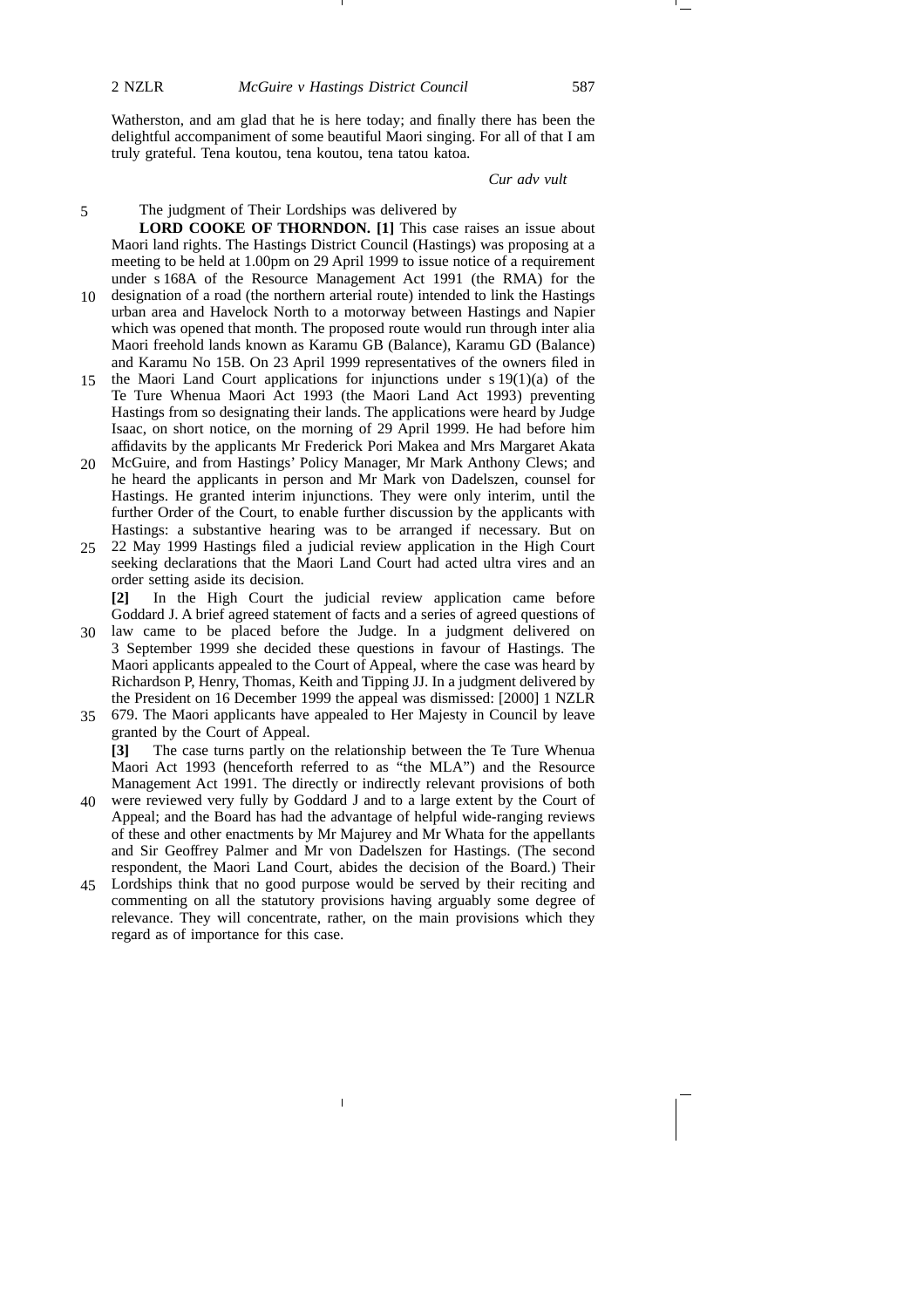*The Maori Land Act*

**[4]** Certainly the preamble to the MLA and the directions about interpretation in s 2 are important and should be set out in full. There are both Maori and English versions of the preamble, and it is sufficient to quote the latter, with a preliminary explanation of some of the terms. Some meanings are or may be contentious, but for the purposes of the present case it is enough to say that kawanatanga approximates to governance, rangatiratanga to chieftainship, and taonga tuku iho to land passed down through generations since time immemorial. Whanau may be rendered as family, and hapu as subtribe. The English version of the preamble reads: 5 10

"Whereas the Treaty of Waitangi established the special relationship between the Maori people and the Crown: And whereas it is desirable that the spirit of the exchange of kawanatanga for the protection of rangatiratanga embodied in the Treaty of Waitangi be reaffirmed: And whereas it is desirable to recognise that land is a taonga tuku iho of special significance to Maori people and, for that reason, to promote the retention of that land in the hands of its owners, their whanau, and their hapu, and to protect wahi tapu: and to facilitate the occupation, development, and utilisation of that land for the benefit of its owners, their whanau, and their hapu: And whereas it is desirable to maintain a Court and to establish mechanisms to assist the Maori people to achieve the implementation of these principles." 15 20

**[5]** Section 2 reads:

**2. Interpretation of Act generally –** (1) It is the intention of Parliament that the provisions of this Act shall be interpreted in a manner that best furthers the principles set out in the Preamble to this Act. 25

(2) Without limiting the generality of subsection (1) of this section, it is the intention of Parliament that powers, duties, and discretions conferred by this Act shall be exercised, as far as possible, in a manner that facilitates and promotes the retention, use, development, and control of Maori land as taonga tuku iho by Maori owners, their whanau, their hapu and their descendants, and that protects wahi tapu. 30

(3) In the event of any conflict in meaning between the Maori and the English versions of the Preamble, the Maori version shall prevail.

**[6]** The MLA is, by its long title, an Act to reform the laws relating to Maori land in accordance with the principles set out in the preamble to this Act. Previous statutes relating to the Maori Land Court had tended to be seen as giving that Court the role of facilitating the ascertainment and division of title, and the alienation of Maori land. The jurisdiction was perceived as linked with the former goal of assimilation. The Act of 1993 has manifestly a different 40 emphasis, which must receive weight in its interpretation. 35

**[7]** Section 6 provides that there shall continue to be a Court of record called the Maori Land Court. It is to have all the powers that are inherent in a Court of record and the jurisdiction and powers expressly conferred on it by this or any other Act. Thus it is a specialised Court of limited (though important) 45jurisdiction – a consideration which underlay the decision of the Court of Appeal in a case not otherwise closely relevant, *Attorney-General v Maori*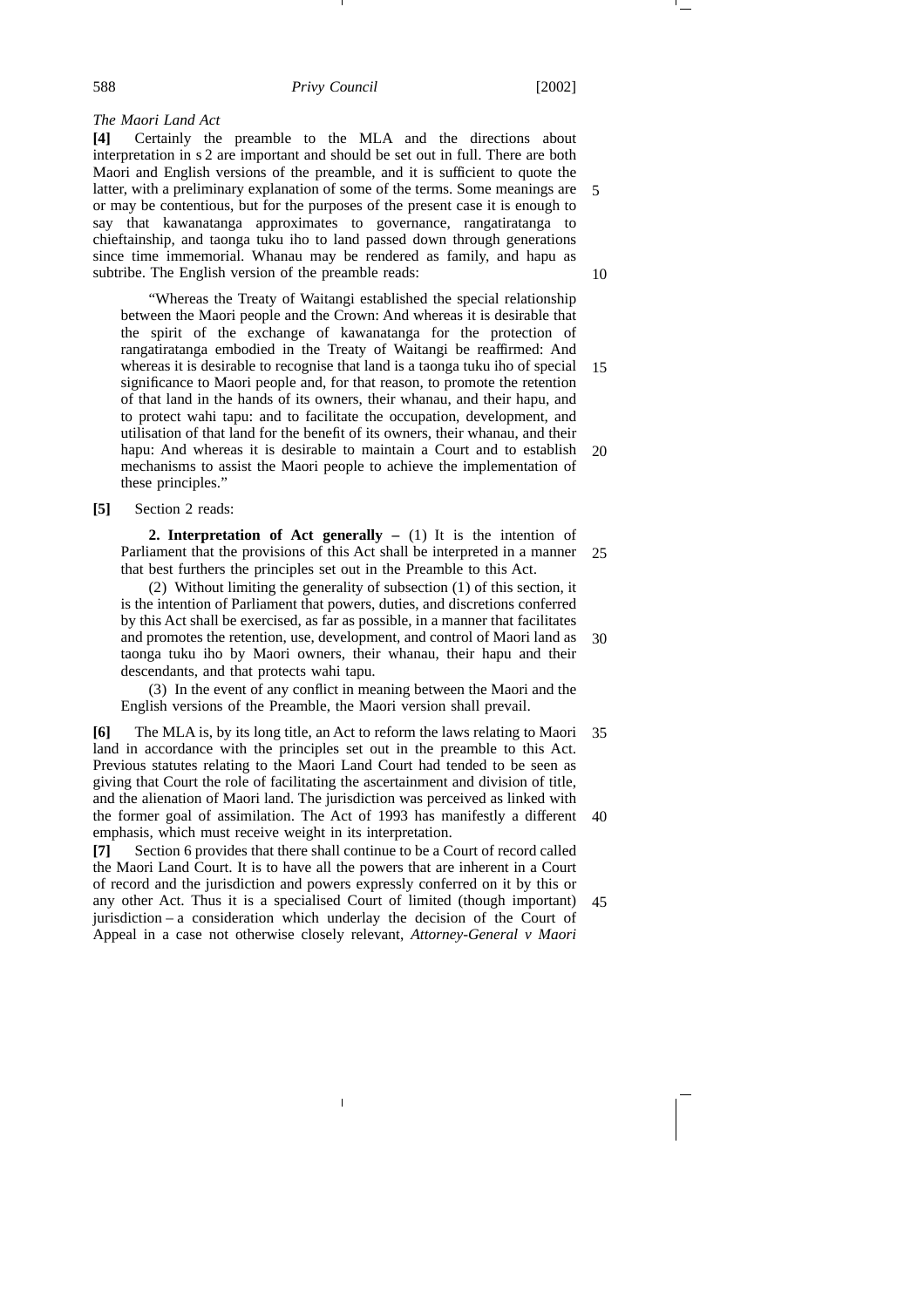*Land Court* [1999] 1 NZLR 689. Section 17(1), another section new in the Act of 1993, states that the primary objective of the Court in exercising its jurisdiction shall be to promote and assist in:

- (a) The retention of Maori land and General land owned by Maori in the hands of the owners; and
- (b) The effective use, management, and development, by or on behalf of the owners, of Maori land and General land owned by Maori.

Some further objectives, which need not be quoted, are then set out in subs (2). **[8]** In addition to any jurisdiction specifically conferred on the Court

- 10 otherwise than by this section, s  $18(1)$  then lists in  $(a) (i)$  a range of powers, including "(c) To hear and determine any claim to recover damages for trespass or any other injury to Maori freehold land". None of these powers are expressed to include judicial review of administrative action or anything tantamount thereto. Subsection (2) provides that "any proceedings commenced in the Maori Land Court may, if the Judge thinks fit, be removed for hearing into any
- other Court of competent jurisdiction." **[9]** Section 19 gives jurisdiction in respect of injunctions. Section 19(1)(a), whereunder the interim injunctions were sought and granted in the present case, 15
- empowers the Court at any time to issue an order by way of injunction "(a) 20 [a]gainst any person in respect of any actual or threatened trespass or other injury to any Maori freehold land". Thus it is the counterpart of  $s 18(1)(c)$ already mentioned. Historically s 19(1)(a) goes back to 1909 and Sir John Salmond; but until 1982 the jurisdiction was restricted to granting injunctions against any native or (in more contemporary language) any Maori. Originally
- 25 "trespass or other injury" may well have had quite a restricted ambit, confined to traditional torts; but in its new context the phrase may well have a new reach. The question is analogous to that which arose in *McCartan Turkington Breen v Times Newspapers Ltd* [2001] 2 AC 277 as to the contemporary meaning of "public meeting", which was held to include a press conference such as
- occurred in that case. Lord Bingham of Cornhill put it at p 292: 30

"**4** Although the 1955 reference to 'public meeting' derives from 1888, it must be interpreted in a manner which gives effect to the intention of the legislature in the social and other conditions which obtain today."

And Lord Steyn said at p 296 that, unless they reveal a contrary intention, 35 statutes are to be interpreted as "always speaking"; they must be interpreted and applied in the world as it exists today, and in the light of the legal system and norms currently in force. In law, he has said elsewhere, context is everything: *R v Secretary of State for the Home Department, ex p Daly* [2001] 3 All ER 433, p 447.

- **[10]** The Court of Appeal preferred to leave open the question whether 40 s 19(1)(a) can be read as embracing conduct wider than actual or threatened physical damage to or interference with the possession of land. The Board is disposed to think that in the context of the Act of 1993, with its emphasis on the treasured special significance of ancestral land to Maori, activities other than
- physical interference could constitute injury to Maori freehold land. For 45example activities on adjoining land, albeit not amounting to a common law nuisance, might be an affront to spiritual values or to what in the RMA is called tikanga Maori (Maori customary values and practices). But it is indeed

5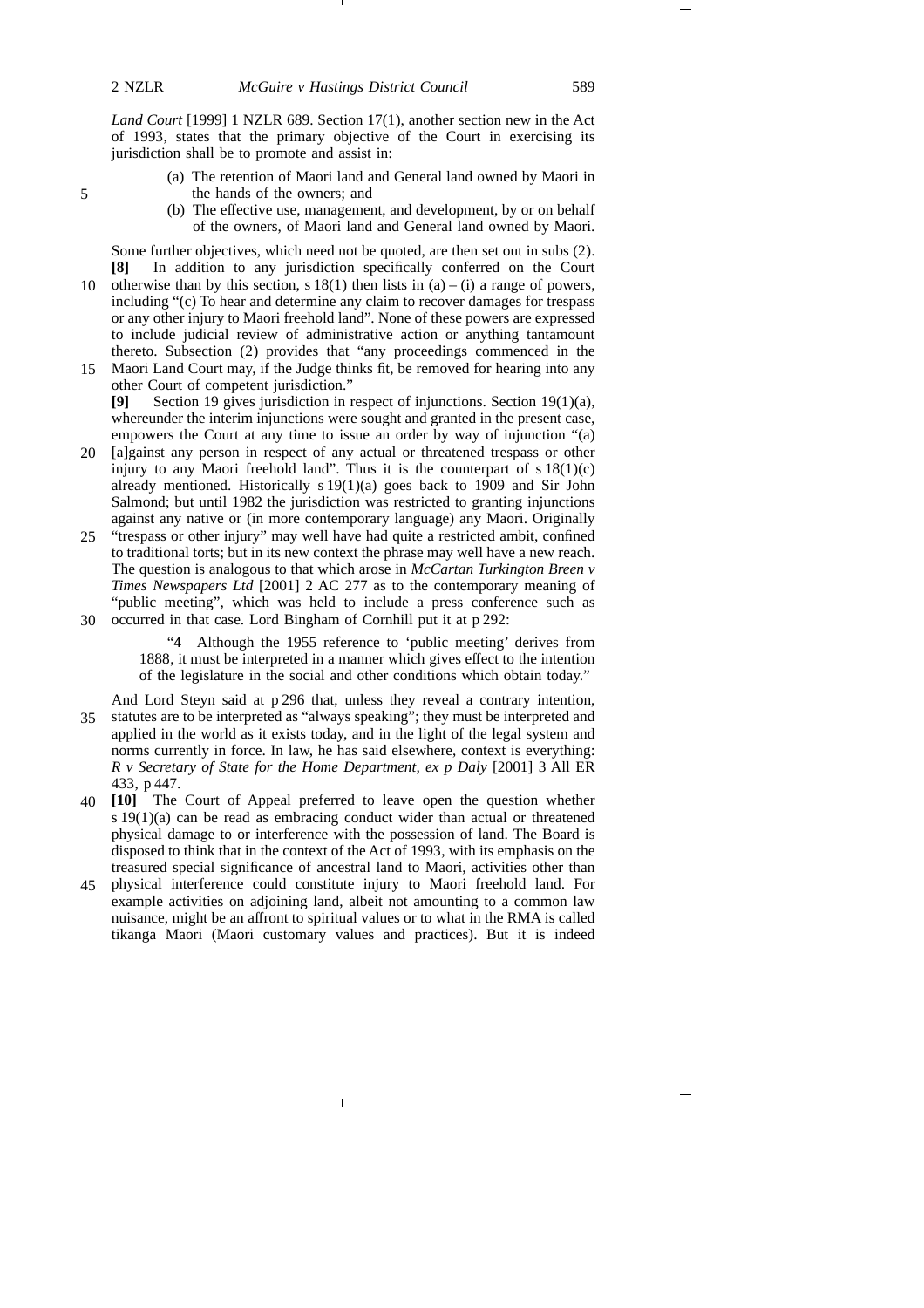unnecessary to decide the point. Clearly if there was a physical interference, as by unlawful bulldozing in anticipation of the taking of Maori freehold land or as incidental to roadworks on adjoining land, the Maori Land Court would have jurisdiction under s  $19(1)(a)$ . The first respondent (Hastings) does not dispute this. Nor can it be disputed that a notice of designation, whether lawful or 5 unlawful, and though appealable, can have a blighting effect which might well be described as an injury. The fundamental difficulty for the appellants lies deeper. It is that, as already mentioned, the Maori Land Court is not given judicial review jurisdiction. There are remedies under the RMA, to which Their Lordships will turn later, and there is the residual judicial review jurisdiction of the High Court. But, like both the High Court and the Court of Appeal in New Zealand, the Board is unable to stretch the scope of the MLA so far as would be needed to uphold these interim injunctions. 10

**[11]** For the appellants reliance was placed on *Boddington v British Transport Police* [1999] 2 AC 143 and the line of recent English cases there applied. In *Boddington* the House of Lords held that in a summary criminal prosecution the defendant was entitled to raise before the Magistrates for adjudication a defence that the bylaw under which he was being prosecuted, or an administrative act purportedly done under it, was ultra vires. The actual decision does not apply to the present case, as the Maori Land Court was not exercising any criminal jurisdiction. What counsel for the appellants have invoked are passages in the speeches to the effect that a collateral challenge to the validity of an administrative decision may be raised in civil proceedings also, as when the defendant is being sued civilly by a public authority: see the observations of Lord Irvine of Lairg LC at p 158 and pp 160 – 162, and Lord Steyn at  $pp 171 - 173$ . These passages are qualified, however, by recognition that a particular statutory context or scheme may exclude such collateral challenges, *R v Wicks* [1998] AC 92 being an example in the planning field. *Wicks* itself, a case of a criminal prosecution and statutory provisions different from those of the present case, is not particularly helpful for present purposes. Still, as will appear from the discussion of the RMA later in this judgment, there are strong grounds for regarding the RMA as an exclusive code of remedies ruling out any ability of the Maori Land Court to intervene in this case. 15 20 25 30

**[12]** But in any event there is the earlier and more basic obstacle already discussed, that is to say the limited and specialised jurisdiction of the Maori Land Court. In the typical case where the *Boddington* principle applies, a collateral challenge arises incidentally to proceedings in a Court of general (albeit often "inferior") criminal or civil jurisdiction. The width of the jurisdiction of magistrates in England was emphasised in *Boddington* by both the Lord Chancellor and Lord Steyn. The latter described them at pp 165 – 166 as "the bedrock of the English criminal justice system: they decide more than 95 per cent of all criminal cases tried in England and Wales". By contrast the Maori Land Court has a range of quite precisely defined heads of civil jurisdiction in matters pertaining to Maori land, a range not extending to issues of the invalidity of administrative action. Although dressed up as a claim for an 35 40 45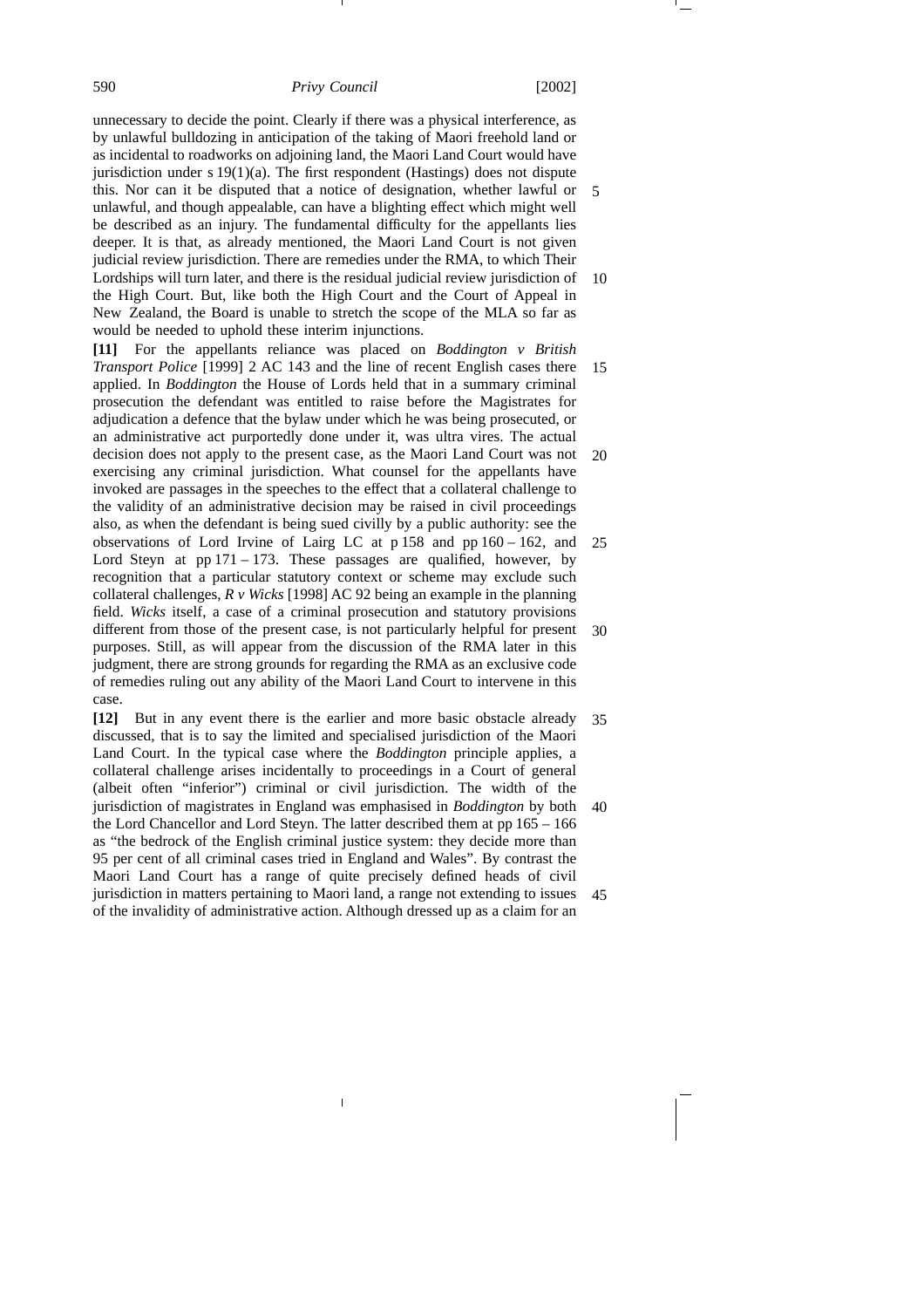injunction against a threatened injury to Maori freehold land, the pith and substance of the present proceeding is a contention that express or implied requirements of consultation in the RMA have not been or will not be complied with.

- **[13]** The Board does not consider that this can properly be described as a collateral challenge within the ambit of the reasoning in *Boddington*. It is essentially a direct challenge. The whole purpose of the injunction claim is to establish a breach of public law duties arising in the administration of the RMA. In *Boddington* at p 172 Lord Steyn distinguished "situations in which an 5
- individual's sole aim was to challenge a public law act or decision". The facts 10 of this case relating to Maori land and the structure of the New Zealand judicial system are remote from anything under consideration in the *Boddington* line of cases. In the opinion of Their Lordships, both the substance of the proceeding in question and the background judicial system have to be taken into account in
- deciding whether those authorities apply; and this case is outside their purview and spirit. 15

### *The course of the litigation*

**[14]** The history of the case in New Zealand calls for some further explanation. When the injunction applications came on so suddenly before Judge Isaac, he correctly addressed himself to the questions appropriately considered at the interim stage, the first two of which are commonly described as whether there is a serious question to be tried and the balance of 20

- convenience. Apart from the fact that the owners were strenuously opposed to the proposal and were concerned that there might be actual or intended trespass or damage to the land, he gave no express indication of why he thought there 25
- was a serious question. The affidavits of the applicants alleged lack of consultation. Mr Clews countered in his affidavit by deposing to a wide-ranging consultative and publicity process, including the obtaining of a report from consultants suggested by Maori interests but paid for by Hastings. He spoke
- also of unsuccessful attempts to arrange meetings with some of the applicant owners. The details of the affidavits were not canvassed in argument before the Board, but it is plain that there had been at least considerable consultation with Maori and that the evidence of insufficient consultation with the applicants was less than overwhelming. Moreover there was the argument for Hastings that the 30
- Maori Land Court lacked jurisdiction. At a minimum it was an argument requiring careful consideration. Nevertheless the Judge's decision to grant interim injunctions is understandable. Hastings' meeting was scheduled for that afternoon, but the route of the northern arterial road had been under debate for years and the matter may not have appeared particularly urgent. Also, as he 35
- stressed in his decision, the applicants were not that day represented by counsel, although it was said that counsel had been appointed and would be appearing at a substantive hearing. Evidently the Judge saw his decision as no more than a holding operation. 40

**[15]** When the judicial review proceeding initiated by Hastings was before Goddard J the following agreed questions of law were propounded on behalf of 45the parties at para [8]:

> "**[8]** The questions of law to be determined in the proceeding can be characterised at several different levels of generality but the fundamental common element is ultra vires: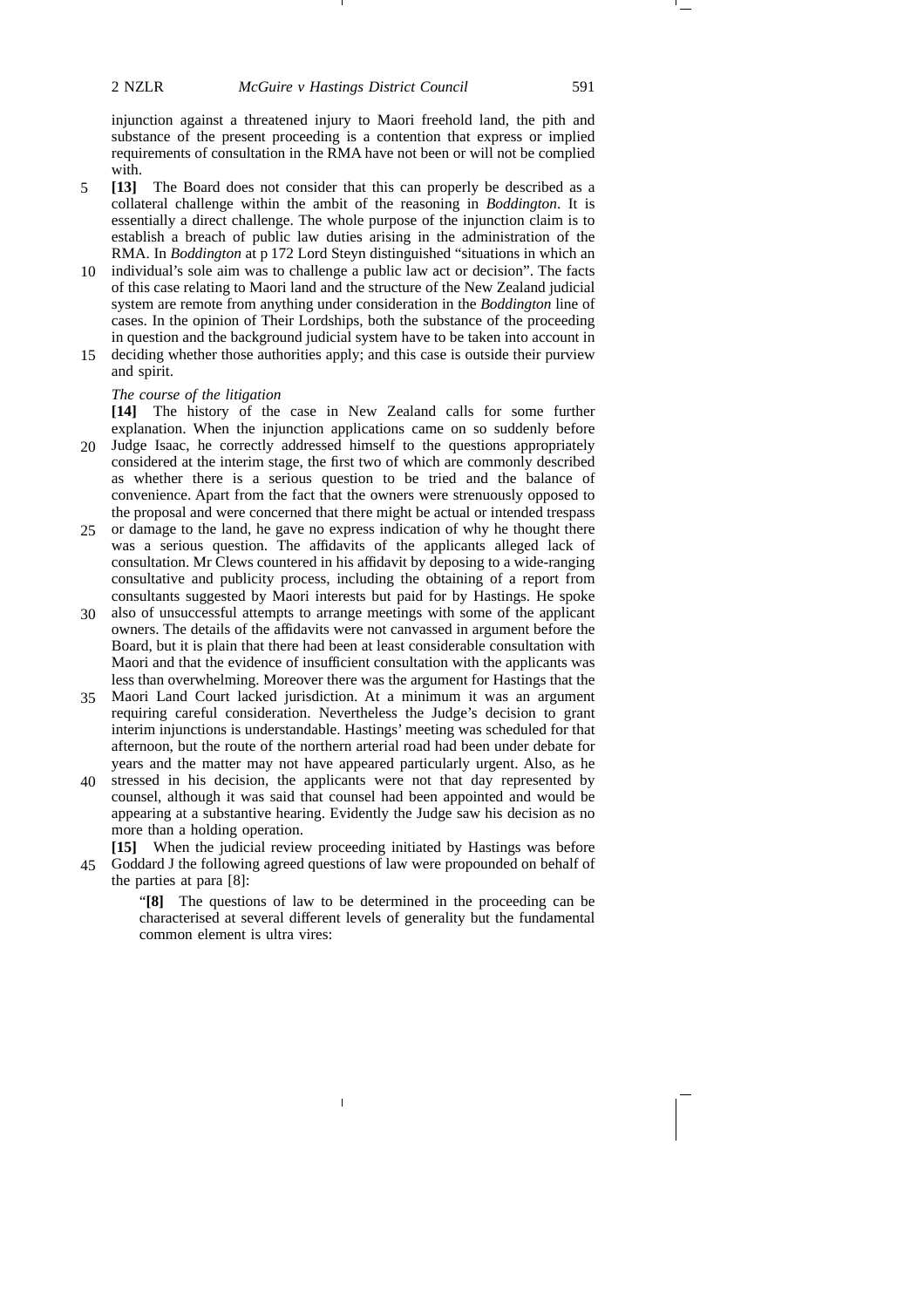### 592 *Privy Council* [2002]

- (a) Does the Maori Land Court have jurisdiction to issue injunctions under s 19(1)(a) of Te Ture Whenua Maori Act 1993 that restrain a territorial authority from the purported exercise of its powers under the processes and procedures specified in the Resource Management Act 1991 to make designations where those 5 designations if made under s 168A would apply to Maori freehold land?
- (b) Can preparation for a decision whether valid or invalid by a territorial authority to designate Maori freehold land under s 168A of the Resource Management Act 1991 amount to an 'actual or threatened trespass or other injury to Maori freehold land'? 10
- (c) Can a decision, whether valid or invalid, by a territorial authority to designate Maori freehold land under s 168A of the Resource Management Act 1991 amount to an 'actual or threatened trespass or injury to Maori freehold land'? 15
- (d) Does the first respondent have the power to determine the validity of a decision by a territorial authority to designate Maori freehold land under s 168A of the Resource Management Act 1991 on the ground that the action amounts to an 'actual or threatened trespass or injury to Maori freehold land'? 20

Note: it is not intended that the adequacy of any consultation be determined in these proceedings. It is agreed by counsel that there will be no need for the second respondents to plead to the statement of claim."

**[16]** In those questions the phrase "whether valid or invalid" in (b) and (c) was unhappily chosen. It was made crystal-clear in the argument before the Board that the appellants do not contend that implementation of a valid decision by a local authority can be restrained by an injunction from the Maori Land Court. It is common ground, furthermore, that Maori freehold land can be validly designated under the RMA and can be acquired compulsorily under the Public Works Act 1981. This accords with a proposition of Lord Denning, giving a judgment of a Judicial Committee of the Privy Council comprising Earl Jowitt, Lord Cohen and himself, in *Adeyinka Oyekan v Musendiku Adele* [1957] 1 WLR 876 at p 880, which has been quoted previously in the Court of Appeal in Treaty of Waitangi litigation: 25 30 35

"In inquiring . . . what rights are recognized, there is one guiding principle. It is this: The courts will assume that the British Crown intends that the rights of property of the inhabitants are to be fully respected. Whilst, therefore, the British Crown, as Sovereign, can make laws enabling it compulsorily to acquire land for public purposes, it will see that proper compensation is awarded to every one of the inhabitants who has by native law an interest in it . . .." 40

Lord Denning was speaking in a case concerning a ceded territory (Nigeria), and whether New Zealand is in that category has long been the subject of academic controversy. There can be no doubt, however, that in the absence of 45some constitutional provision to the contrary the same must apply prima facie to a state with a legislature of plenary powers such as New Zealand.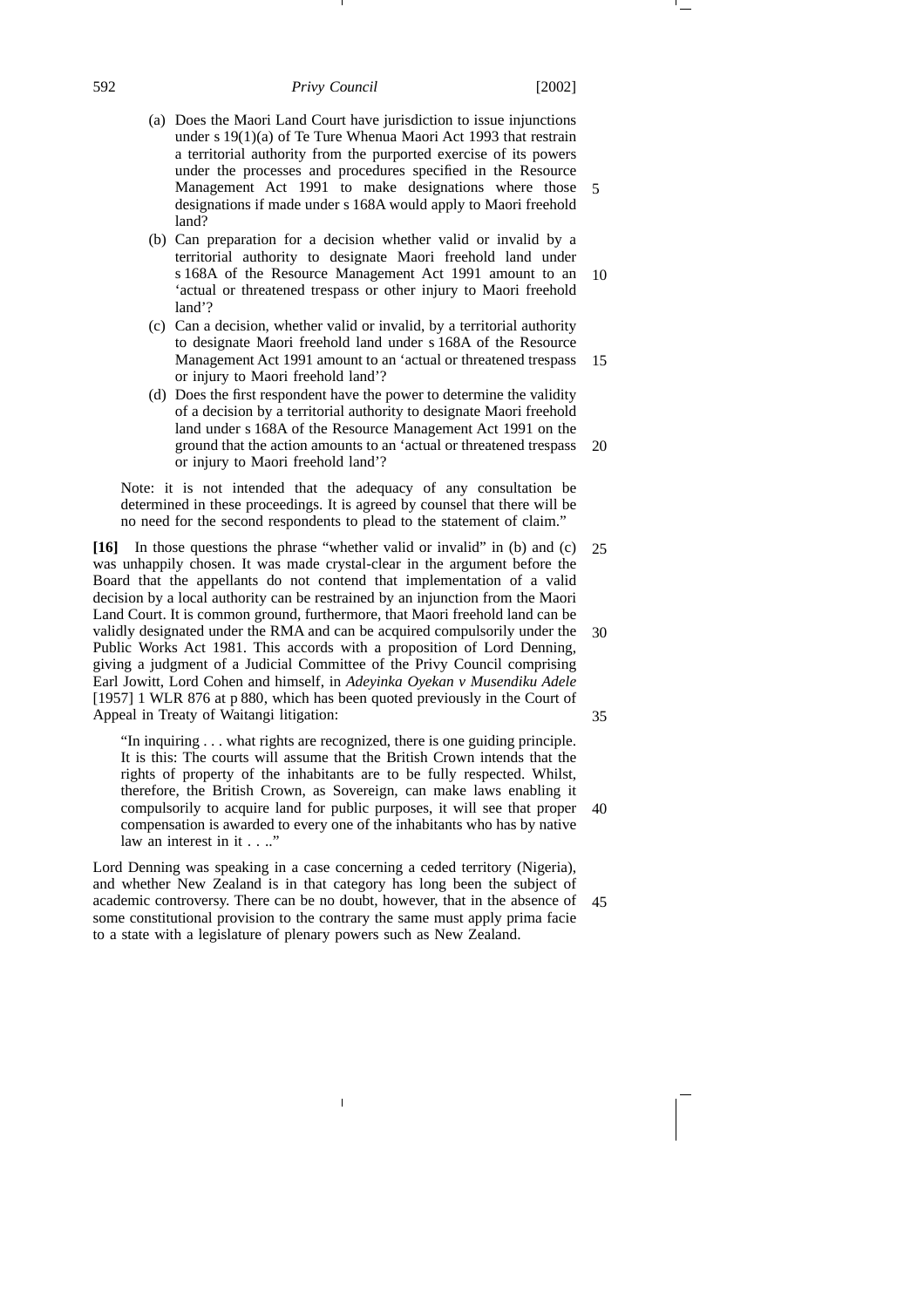**[17]** As Their Lordships understand it, the present appellants also accepted in the Courts in New Zealand that the Maori Land Court could not question the lawful exercise of powers under the RMA. Goddard J said at p 19:

"It is axiomatic that powers conferred under the RMA are lawful because they are legislatively provided. Therefore, a territorial authority cannot commit a 'trespass' or 'other injury' to land by the simple lawful exercise of its powers to notify requirements and propose designations. A prima facie unlawful exercise of powers, such as would merit injunctive relief and pose a serious question for trial, is therefore only likely if the Council's actions appear to be ultra vires. Conceivably, the appearance of ultra vires might arise if the process upon which the decision to notify or designate was based seemed demonstrably flawed. In the present case, however, the fact or adequacy of any consultation to date is specifically exempt as an issue and there is no evidence that the procedure is flawed in any other way." 10 15

**[18]** With regard to Goddard J's reference to the possibility of a decision to notify or designate seeming demonstrably flawed, Their Lordships likewise reserve the possibility of a purported decision under the RMA so egregiously ultra vires as to be plainly not justified by that Act and conceivably within the scope of the Maori Land Court's injunctive jurisdiction. But that is no more

than a hypothetical possibility. It is certainly not the present case. **[19]** In the Court of Appeal the confusion apt to be created by the phrase "whether valid or invalid" was also noticed. The Court accordingly, with the agreement of counsel for the appellants, rephrased the issue (at para [25]) as

being: 25

20

30

". . . whether the Maori Land Court has jurisdiction to entertain a collateral challenge to the validity of the decision by the council to make and notify a requirement under ss 168 and 168A of the RMA on the basis that such decision, if invalid, amounts to an 'actual or threatened trespass or other injury to Maori freehold land'."

This is an alternative way of expressing the original question (d). The Board's opinion upon it has already been stated.

### *The Resource Management Act*

**[20]** While what has been said may be strictly enough to decide the case, it is desirable for two reasons to turn more particularly to the RMA. The first reason 35 is that, with the possible exception of an extreme case such as the hypothetical one previously postulated, the Act of 1991 provides a comprehensive code for planning issues, rendering it unlikely that Parliament intended the Maori Land Court to have overriding powers. The second is that this code contains various

- 40 requirements to take Maori interests into account. The Board considers that, faithfully applied as is to be expected, the RMA code should provide redress and protection for the appellants if their case proves to have merit. It would be a misunderstanding of the present decision to see it as a defeat for the Maori cause.
- **[21]** Section 5(1) of the RMA declares that the purpose of the Act is to 45promote the sustainable management of natural and physical resources. But this does not mean that the Act is concerned only with economic considerations. Far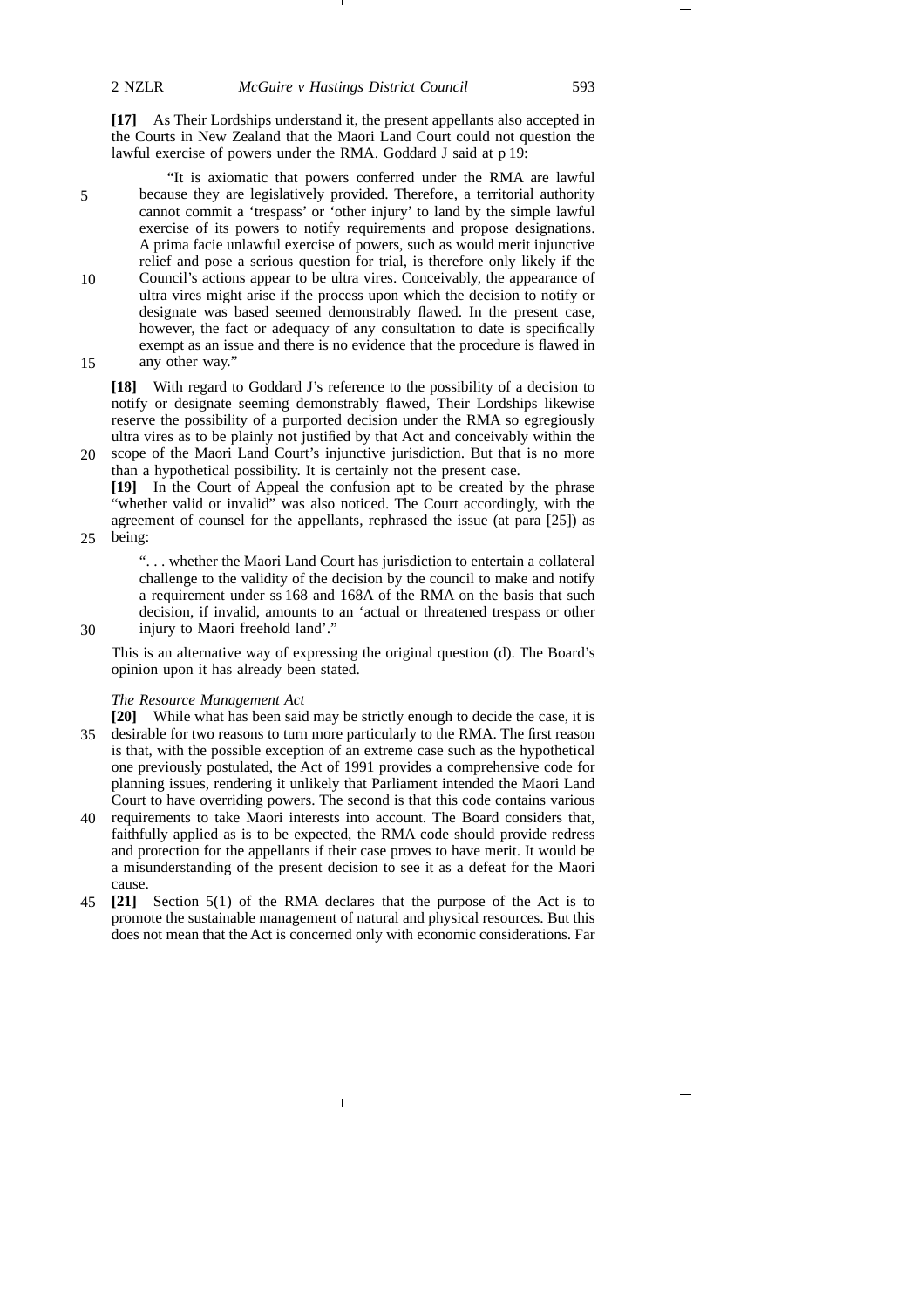from that, it contains many provisions about the protection of the environment, social and cultural wellbeing, heritage sites, and similar matters. The Act has a single broad purpose. Nonetheless, in achieving it, all the authorities concerned are bound by certain requirements and these include particular sensitivity to Maori issues. By s 6, in achieving the purpose of the Act, all persons exercising functions and powers under it, in relation to managing the use, development, and protection of natural and physical resources, shall recognise and provide for various matters of national importance, including "(e) The relationship of Maori and their culture and traditions with their ancestral lands, water, sites, waahi tapu [sacred places], and other taonga [treasures]". By s 7 particular regard is to be had to a list of environmental factors, beginning with "(a) Kaitiakitanga [a defined term which may be summarised as guardianship of resources by the Maori people of the area]". By s 8 the principles of the Treaty of Waitangi are to be taken into account. These are strong directions, to be borne in mind at every stage of the planning process. The Treaty of Waitangi guaranteed Maori the full, exclusive and undisturbed possession of their lands and estates, forests, fisheries and other properties which they desired to retain. While, as already mentioned, this cannot exclude compulsory acquisition (with proper compensation) for necessary public purposes, it and the other statutory provisions quoted do mean that special regard to Maori interests and values is required in such policy decisions as determining the routes of roads. Thus, for instance, Their Lordships think that if an alternative route not significantly affecting Maori land which the owners desire to retain were reasonably acceptable, even if not ideal, it would accord with the spirit of the legislation to prefer that route. So, too, if there were no pressing need for a new route to link with the motorway because other access was reasonably available. **[22]** Some features of the RMA code will now be mentioned. By s 168A and sections thereby incorporated, when a territorial authority proposes to issue notice of a requirement for a designation, public notification is to be given, with service also on affected owners and occupiers of land and iwi [tribal] authorities. That stage has not yet been reached in the present case; the injunctions applied for were aimed at preventing its being reached. By s 168(e) notice of a requirement for a designation must include a statement of the consultation, if any, that the requiring authority has had with persons likely to be affected. There is provision for written submissions and for discretionary prehearing meetings. Persons who have made submissions have a right to an oral hearing. By s 171 particular regard is to be had to various matters, including (b) whether adequate consideration has been given to alternative routes and (c) whether it would be unreasonable to expect the authority to use an alternative route. Hastings has in effect the dual role of requiring authority and territorial authority, so in a sense it could be in the position of adjudicating on its own proposal; but, by s 6(e), which Their Lordships have mentioned earlier, it is under a general duty to recognise and provide for the relationship of Maori with their ancestral lands. So, too, Hastings must have particular regard to kaitiakitanga (s 7) and it must take into account the principles of the Treaty (s 8). Note that s 171 is expressly made subject to Part II, which includes ss 6, 7 and 8. This means that the directions in the latter sections have to be considered as well as those in s 171 and indeed override them in the event of conflict. 5 10 15 20 25 30 35 40 45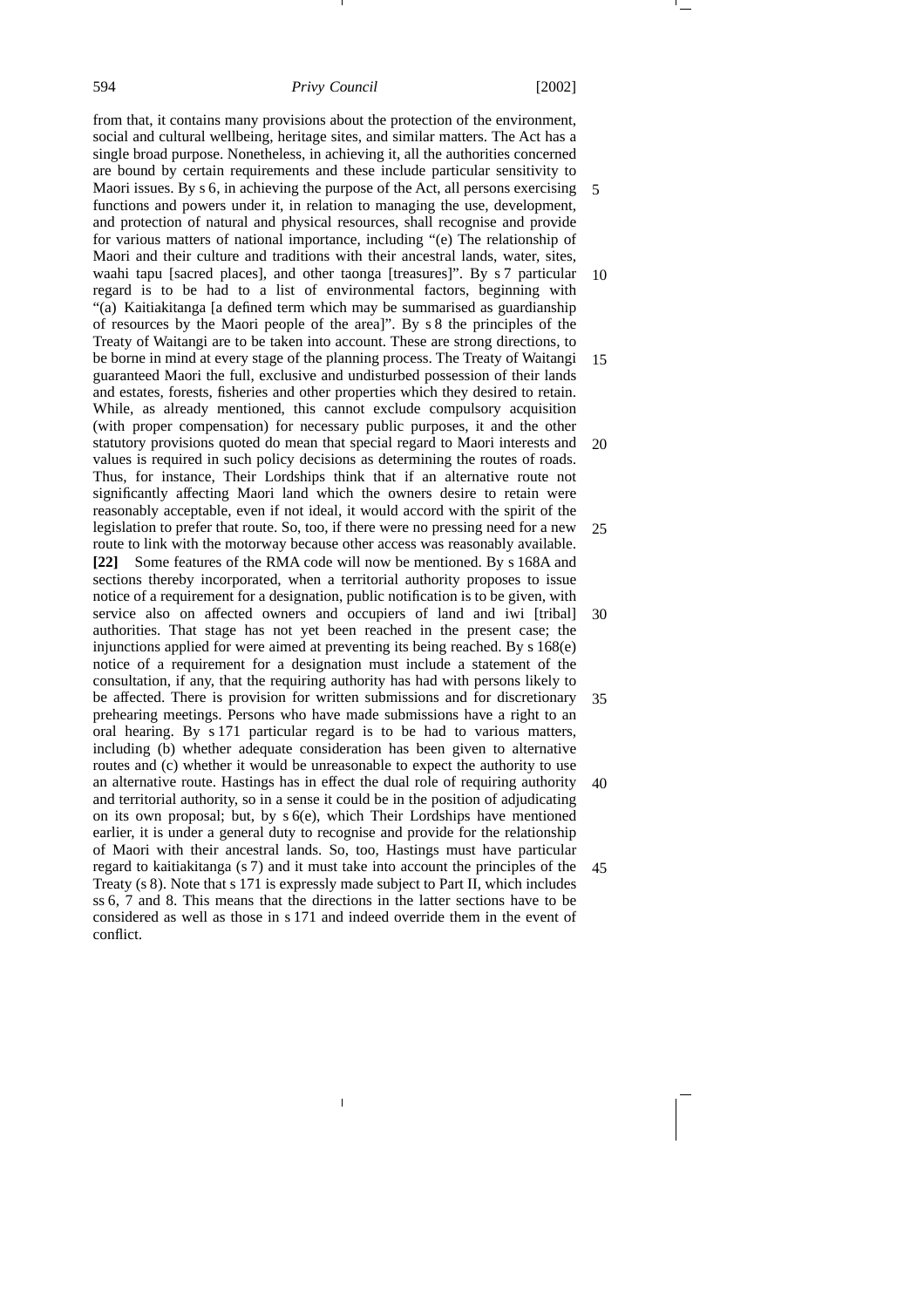**[23]** The function of the territorial authority under this procedure, after having regard to the prescribed matters and all submissions, is to confirm or cancel the requirement or modify it in such manner or impose such conditions as it thinks fit. From the authority's decision there is a right of appeal to the

- Environment Court, available to any person who made a submission on the requirement (s 174). The Environment Court is specifically required by s 174(4) to have regard to the matters set out in s 171; but Their Lordships have no doubt that the provisions thereby incorporated and the general scheme of the Act, including ss 6, 7 and 8, apply in the Environment Court and that a full 5
- right of appeal on the merits is contemplated. Under s 174(4) the Court has wide powers of decision. It may confirm or cancel a requirement or modify one in such manner or impose such conditions as the Court thinks fit. **[24]** Section 299 gives any party to any proceedings before the Environment 10

Court a right of appeal to the High Court on a point of law. Section 305 enables a further appeal on law, by leave, to the Court of Appeal.

- **[25]** Provisions of significance in this case are to be found in s 296. In summary that section stipulates that, where there is a right of appeal to the Environment Court from a decision, no application for judicial review may be made and no proceedings for a prerogative writ or a declaration or injunction
- may be heard by the High Court unless that right of appeal has been exercised and the Environment Court has made a decision. Thus the administrative law jurisdiction of the High Court (or the Court of Appeal on appeal), though naturally not totally excluded, is intended by the legislature to be very much a residual one. The RMA code is envisaged as ordinarily comprehensive. In the 20
- face of this legislative pattern the Board considers it unlikely in the extreme that Parliament meant to leave room for Maori Land Court intervention in the ordinary course of the planning process. 25

**[26]** Before the Board counsel for Hastings also drew attention to ss 310 and 314 of the RMA. Section 310 gives an Environment Judge sitting alone or the

- Environment Court original jurisdiction in proceedings brought for the purpose 30 to grant declarations, including in (c) whether or not a proposed act contravenes or is likely to contravene the RMA. Section 314 and the following sections similarly authorise enforcement orders. Under s 314(a) such an order may prohibit a person commencing anything that in the opinion of the Court (or the
- single Judge) contravenes or is likely to contravene the Act. While it may be that the more normal route – submissions to the local authority and, if necessary, a hearing at that level and a subsequent appeal to the Environment Court – would offer the best way of having this dispute determined on the merits, Their Lordships accept the proposition of counsel for Hastings that, if 35
- there are any questions about whether Hastings is acting in accordance with the 40 RMA, a declaration can be sought under s 310 or an enforcement order applied for under s 314.

**[27]** Another factor to which the Board, like both the High Court and the Court of Appeal in New Zealand, attaches importance is the composition of the

Environment Court. The relevant provisions are in Part XI (ss 247 to 298) of 45the RMA. The Court consists of Environment Judges (or alternate Judges) and Environment Commissioners (or Deputies). There are to be not more than eight Judges and any number of Commissioners. The quorum generally for a sitting of the Court is one Judge and one Commissioner, although (as already noticed)